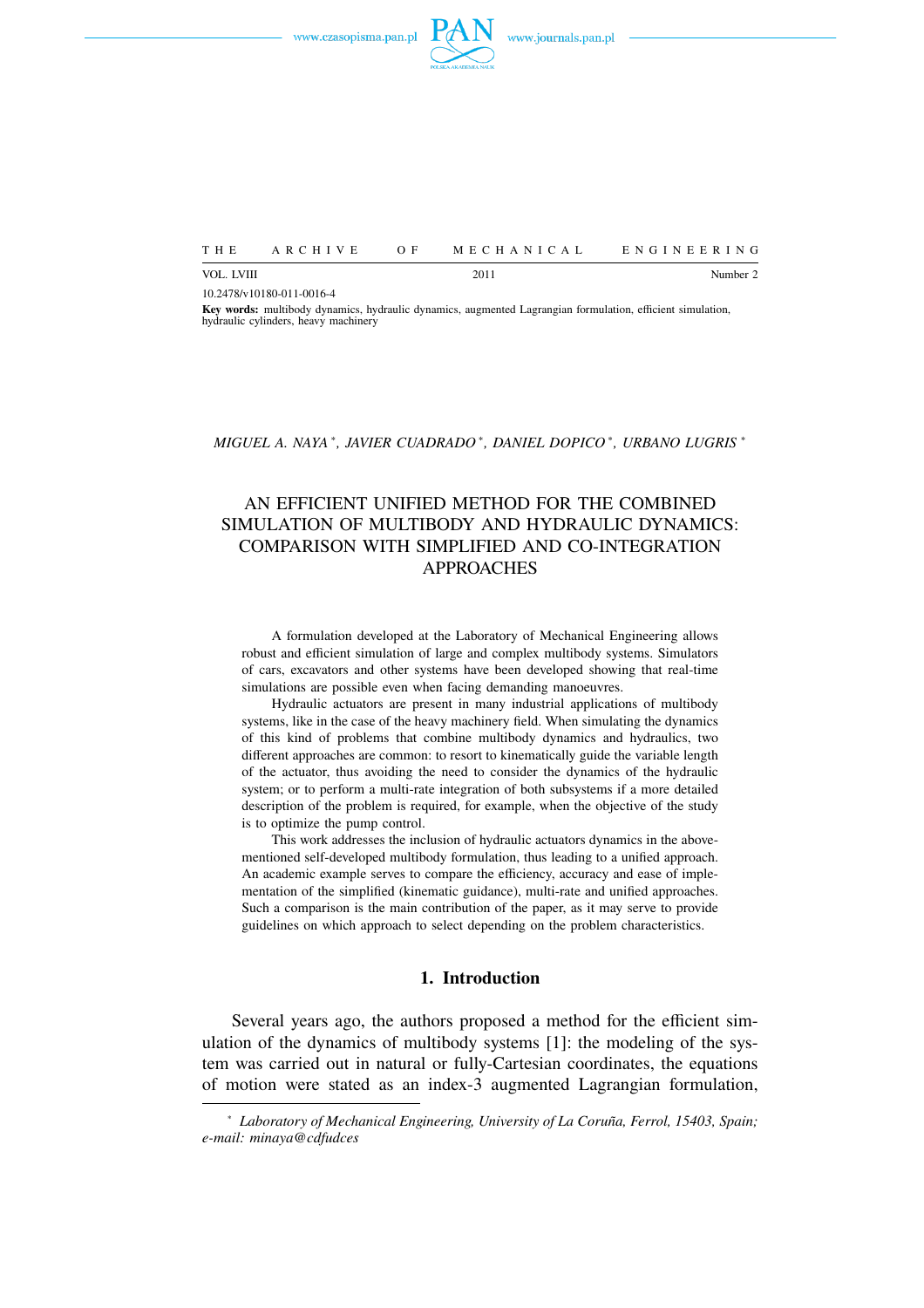

224 MIGUEL A. NAYA, JAVIER CUADRADO, DANIEL DOPICO, URBANO LUGRIS

the numerical integration was performed through Newmark-type algorithms, and the resulting velocities and accelerations were projected into their corresponding constraint manifolds. The formalism showed to be robust and efficient: it worked properly in mechanisms with singular configurations or changing topologies, and provided successful results for large and complex industrial problems, like the detailed models of cars and excavators, allowing integration time steps as large as 10 ms. Some years later, the method was extended [2] so as to consider the modeling in joint coordinates (dependent and relative coordinates), taking advantage of the recursive kinematics and dynamics allowed for such an approach, which led to a method with improved efficiency for large systems.



Fig. 1. Diagram of a hydraulic cylinder and valve

Hydraulic actuators play a relevant role in many industrial fields, like for example in most heavy machinery systems [3, 4]. The dynamics of such devices are usually modeled in terms of the orifice equations, volumes and pressure areas, as depicted in Fig. 1. Pressure rates for the volumes on both sides of the cylinder piston are derived from fluid continuity and compressibility considerations [5] as

$$
\dot{p}_A = \frac{\beta_A}{V_A} \left( -\dot{V}_A + Q_{PA} + Q_{TA} + Q_{BA} \right)
$$
 (1)

$$
\dot{p}_B = \frac{\beta_B}{V_B} \left( -\dot{V}_B + Q_{PB} + Q_{TB} + Q_{BA} \right) \tag{2}
$$

where  $V_A$  and  $V_B$  are the volumes at each side of the cylinder and  $\dot{V}_A$ ,  $\dot{V}_B$  are their speeds of variation.  $Q_{PA}$ ,  $Q_{PB}$  represent the flow incoming to chamber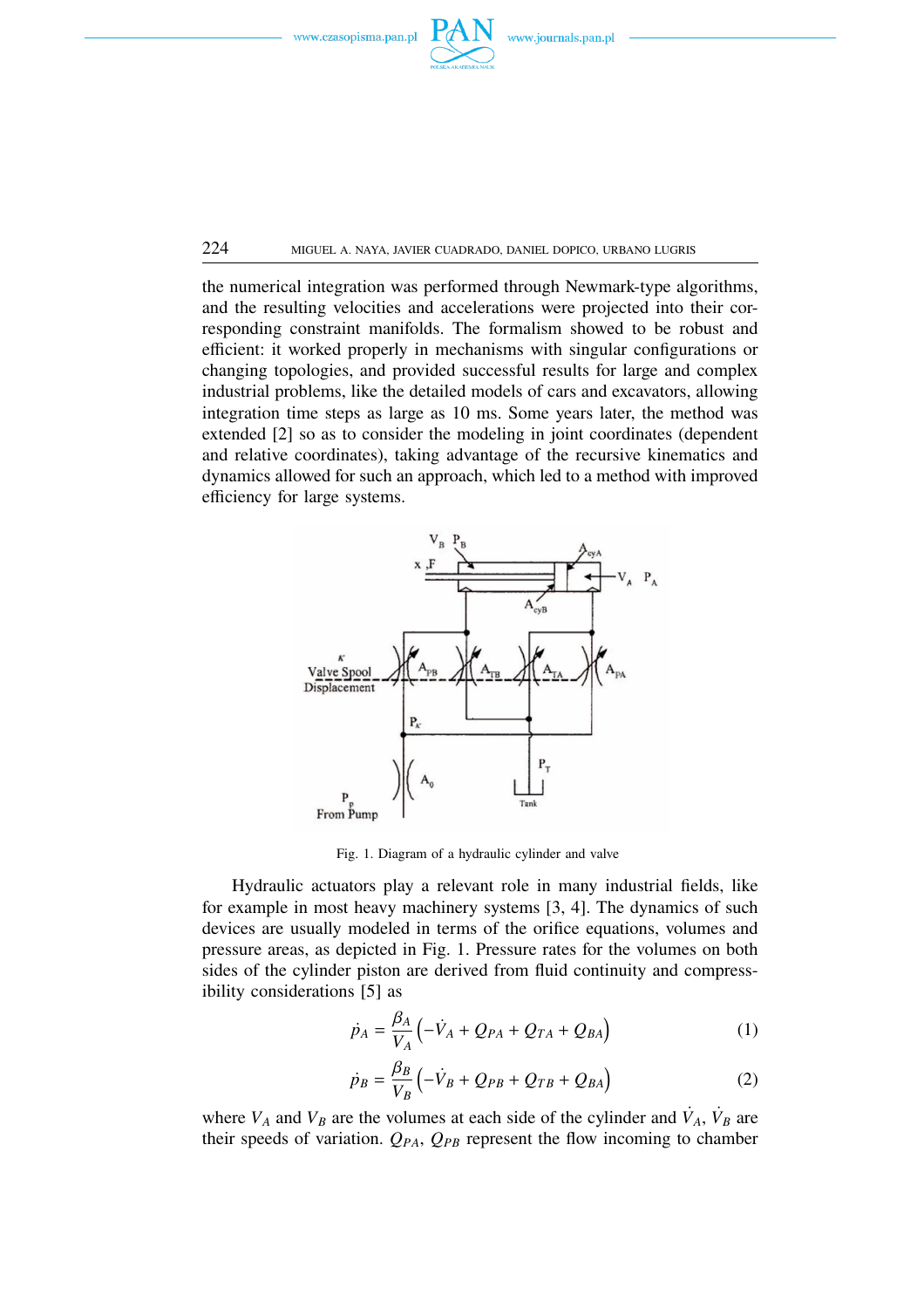

AN EFFICIENT UNIFIED METHOD FOR THE COMBINED SIMULATION OF MULTIBODY...  $225$ 

*A* or *B* from the pump,  $Q_{TA}$ ,  $Q_{TB}$  are the flows to the tank from chamber *A* or *B*, while *QBA* constitutes the leakage flow and is commonly neglected. The bulk modulus at each side of the cylinder,  $\beta_i$ , is obtained as a function of the pressures as

$$
\beta_i = \frac{1 + ap_i + bp_i^2}{a + 2bp_i} \tag{3}
$$

with *a*and *b* being known constants for the fluid. The flow across each orifice area,  $A_{orf}$ , in a hydraulic valve is given by

$$
Q = A_{orf} C_d \sqrt{\frac{2 (p_{in} - p_{out})}{\rho}} sign (p_{in} - p_{out})
$$
 (4)

where  $p_{in}$  and  $p_{out}$  are the pressures at both sides of the orifice and  $C_d$  is the flow discharge coefficient for a sharp orifice opening area.

In the valve, there are four orifice areas which are a nonlinear function of the spool displacement,  $\kappa$ , corresponding to  $A_{PA}(\kappa)$ ,  $A_{TA}(\kappa)$ ,  $A_{PB}(\kappa)$ ,  $A_{TB}(\kappa)$ . The displacement of the spool includes some dead zones to minimize leakage [6]. The variation of the pressure provided by the pump is a nonlinear function of the speed, the flow, the leakages and the geometry of the pump, but this is not taken into account in this work.

A common simplified technique to include the behavior of hydraulic actuators within simulations of multibody dynamics consists of kinematically guiding the variable length corresponding to the distance between the ends of the hydraulic actuator [7]. The guidance law, which provides the actuator length as function of the driving inputs (provided, for instance, by the machine operator), may be just a linear mapping, or may account for force or speed limitations and other characteristics of the real power system.

However, for some applications, e.g. when optimization of the pump control is sought, a more detailed modeling is required, and the dynamics of hydraulic actuators should be taken into account. Some attempts have been presented in the literature in this direction [8, 9]. From the integration point of view, two different approaches have been followed, namely, the unified approach, and the co-integration.

The first one combines the hydraulic and multibody equations, thus yielding a single system [10, 11] that is then integrated in time.

In the second approach, one problem leads the solution process and, usually, its integration time-step size is larger. Therefore, both problems are integrated separately, but information is exchanged between them at every integration time step of the main process. This is known as multi-rate integration, and can be carried out by either employing a different software for each problem (co-simulation) [9, 12] or a single environment where both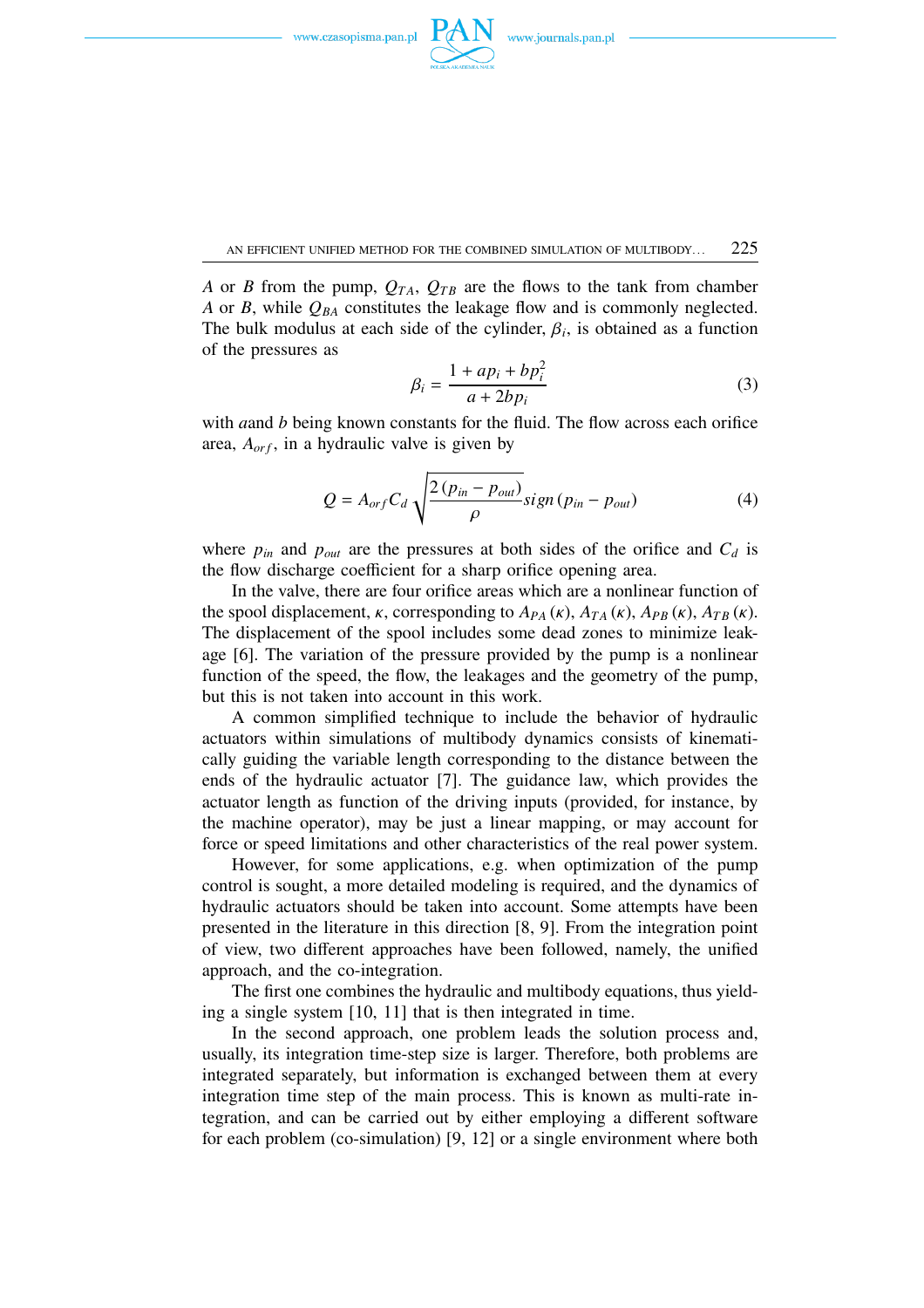

226 MIGUEL A. NAYA, JAVIER CUADRADO, DANIEL DOPICO, URBANO LUGRIS

problems are integrated separately (co-integration) [13,14]. Hydraulic devices are easily modeled by a few first-order nonlinear differential equations, but it is a numerically stiff set of equations due to the high "stiffness" of the hydraulic fluid, which is characterized by a bulk modulus that may raise to 700 MPa. This problem may be overcome by using a very small time-step size for the integration that ranges, typically between  $10^{-6}$  s and  $10^{-4}$  s [15]. Consequently, the multibody integration leads the process, and the hydraulic problem is solved with a smaller time-step size.

In this work, the first approach from those that take the hydraulic dynamics into account is addressed: both hydraulic and multibody dynamic equations are combined within the formalism mentioned at the beginning of the Section in a unified approach. The efficiency of this scheme is tested by comparison with the kinematic guidance of hydraulic actuators. The accuracy of the solution is contrasted with that of a co-integration scheme. The comparison of the three approaches may be considered as the main contribution of the paper, as it aims to provide guidelines that help to find out which is the most suitable approach depending on the problem characteristics.

The organization of the paper is as follows: the original method for multibody dynamics is briefly exposed in Section 2; the inclusion of the hydraulic dynamic equations is addressed in Section 3, and the resulting formalism is obtained; an academic example aimed to test the behavior of the proposed scheme is presented in Section 4, while in Section 5 the results coming from the simulation of the example are discussed and compared with those of the other approaches mentioned above; finally, the conclusions are summarized in Section 6.

### **2. The original multibody method**

The original method for the dynamics of multibody systems is described in [1], but a brief overview is presented in this Section. The modeling is carried out in dependent fully-Cartesian coordinates, also known as natural coordinates. Further explanation about these coordinates and the constraints they lead to can be found in [16].

The equations of motion of the whole multibody system are given by an index-3 augmented Lagrangian formulation in the form

$$
\mathbf{M}\ddot{\mathbf{q}} + \mathbf{\Phi}_{\mathbf{q}}^T \alpha \mathbf{\Phi} + \mathbf{\Phi}_{\mathbf{q}}^T \mathbf{\lambda}^* = \mathbf{Q}
$$
 (5)

where **M** is the mass matrix,  $\ddot{\mathbf{q}}$  the accelerations vector,  $\Phi_{\mathbf{q}}$  the Jacobian matrix of the constraint equations,  $\alpha$  the penalty factor,  $\Phi$  the constraints vector,  $\lambda^*$  the Lagrange multipliers and **Q** the vector of applied and velocity dependent inertia forces. The Lagrange multipliers are obtained from the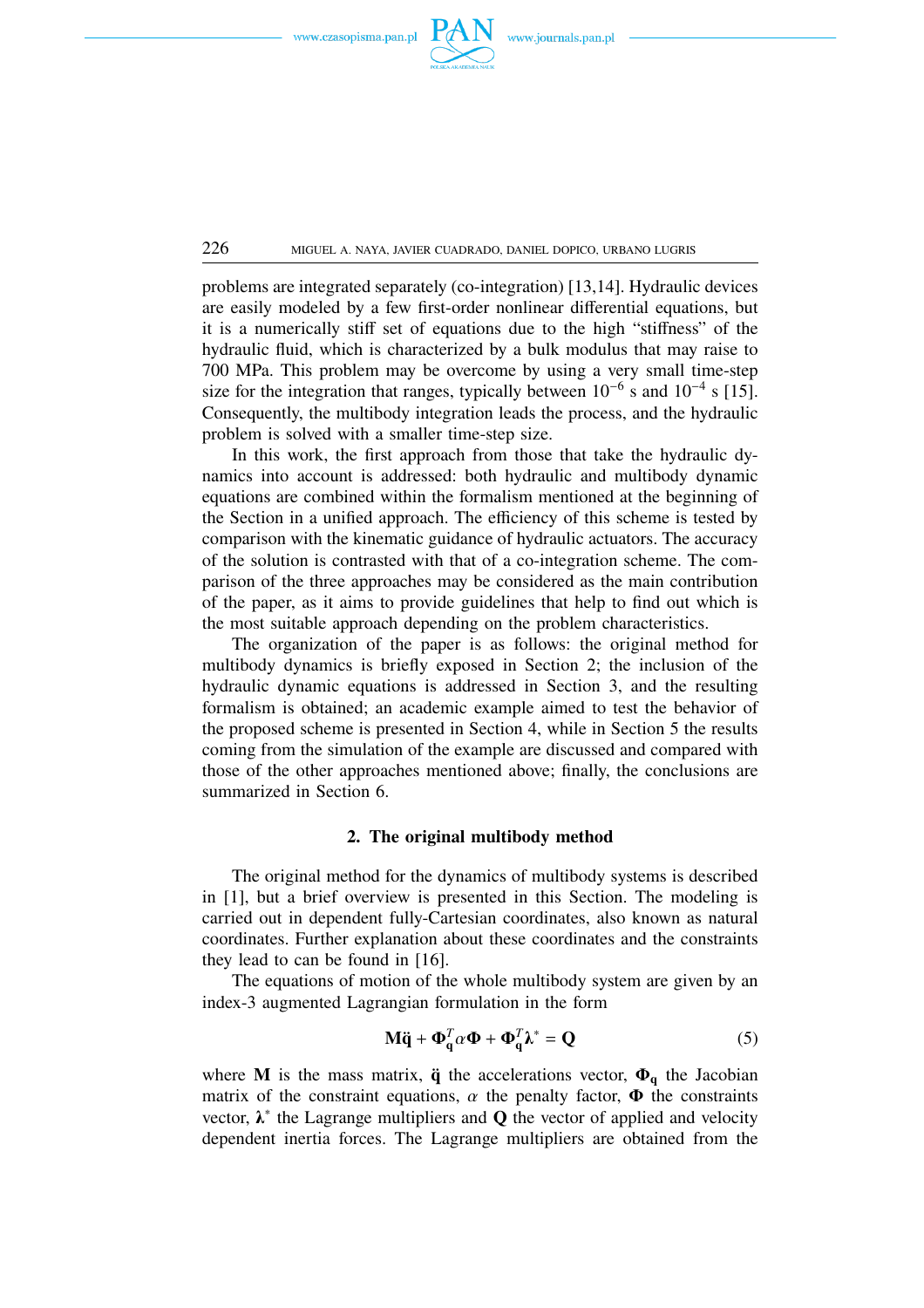

AN EFFICIENT UNIFIED METHOD FOR THE COMBINED SIMULATION OF MULTIBODY... 227

following iteration process (given by sub-index *i*, while sub-index *n* stands for the time step),

$$
\lambda_{i+1}^* = \lambda_i^* + \alpha \Phi_{i+1} \quad i = 0, 1, 2, \dots \tag{6}
$$

where the value of  $\lambda_o^*$  is taken equal to the  $\lambda^*$  obtained in the previous time step.

As integration scheme, the implicit single-step trapezoidal rule is adopted. The corresponding difference equations in velocities and accelerations are:

$$
\dot{\mathbf{q}}_{n+1} = \frac{2}{\Delta t} \mathbf{q}_{n+1} + \hat{\mathbf{q}}_n
$$
  

$$
\ddot{\mathbf{q}}_{n+1} = \frac{4}{\Delta t^2} \mathbf{q}_{n+1} + \hat{\mathbf{q}}_n
$$
 (7)

with,

$$
\hat{\mathbf{q}}_n = -\left(\frac{2}{\Delta t}\mathbf{q}_n + \dot{\mathbf{q}}_n\right)
$$
\n
$$
\hat{\mathbf{q}}_n = -\left(\frac{4}{\Delta t^2}\mathbf{q}_n + \frac{4}{\Delta t}\dot{\mathbf{q}}_n + \ddot{\mathbf{q}}_n\right)
$$
\n(8)

Dynamic equilibrium can be established at time step *n*+1 by introducing the difference equations (6) and (7) into the equations of motion (4), leading to

$$
\frac{4}{\Delta t^2} \mathbf{M} \mathbf{q}_{n+1} + \mathbf{\Phi}_{\mathbf{q}n+1}^T (\alpha \mathbf{\Phi}_{n+1} + \lambda_{n+1}) - \mathbf{Q}_{n+1} + \mathbf{M} \hat{\mathbf{q}}_n = 0
$$
 (9)

For numerical reasons, the scaling of Eq. (8) by a factor of  $\Delta t^2/4$  seems to be advisable, thus yielding

$$
\mathbf{M}\mathbf{q}_{n+1} + \frac{\Delta t^2}{4}\mathbf{\Phi}_{\mathbf{q}n+1}^T \left( \alpha \mathbf{\Phi}_{n+1} + \mathbf{\lambda}_{n+1} \right) - \frac{\Delta t^2}{4}\mathbf{Q}_{n+1} + \frac{\Delta t^2}{4}\mathbf{M}\hat{\mathbf{q}}_n = 0 \tag{10}
$$

or, symbolically  $f(q_{n+1}) = 0$ .

In order to obtain the solution of this nonlinear system, the widely used iterative Newton-Raphson method is applied

$$
\left[\frac{\partial \mathbf{f}(\mathbf{q})}{\partial \mathbf{q}}\right]_i \Delta \mathbf{q}_{i+1} = -\left[\mathbf{f}(\mathbf{q})\right]_i \tag{11}
$$

being the residual vector,

$$
[\mathbf{f}(\mathbf{q})] = \frac{\Delta t^2}{4} (\mathbf{M}\ddot{\mathbf{q}} + \mathbf{\Phi}_\mathbf{q}^T \alpha \mathbf{\Phi} + \mathbf{\Phi}_\mathbf{q}^T \mathbf{\lambda}^* - \mathbf{Q})
$$
(12)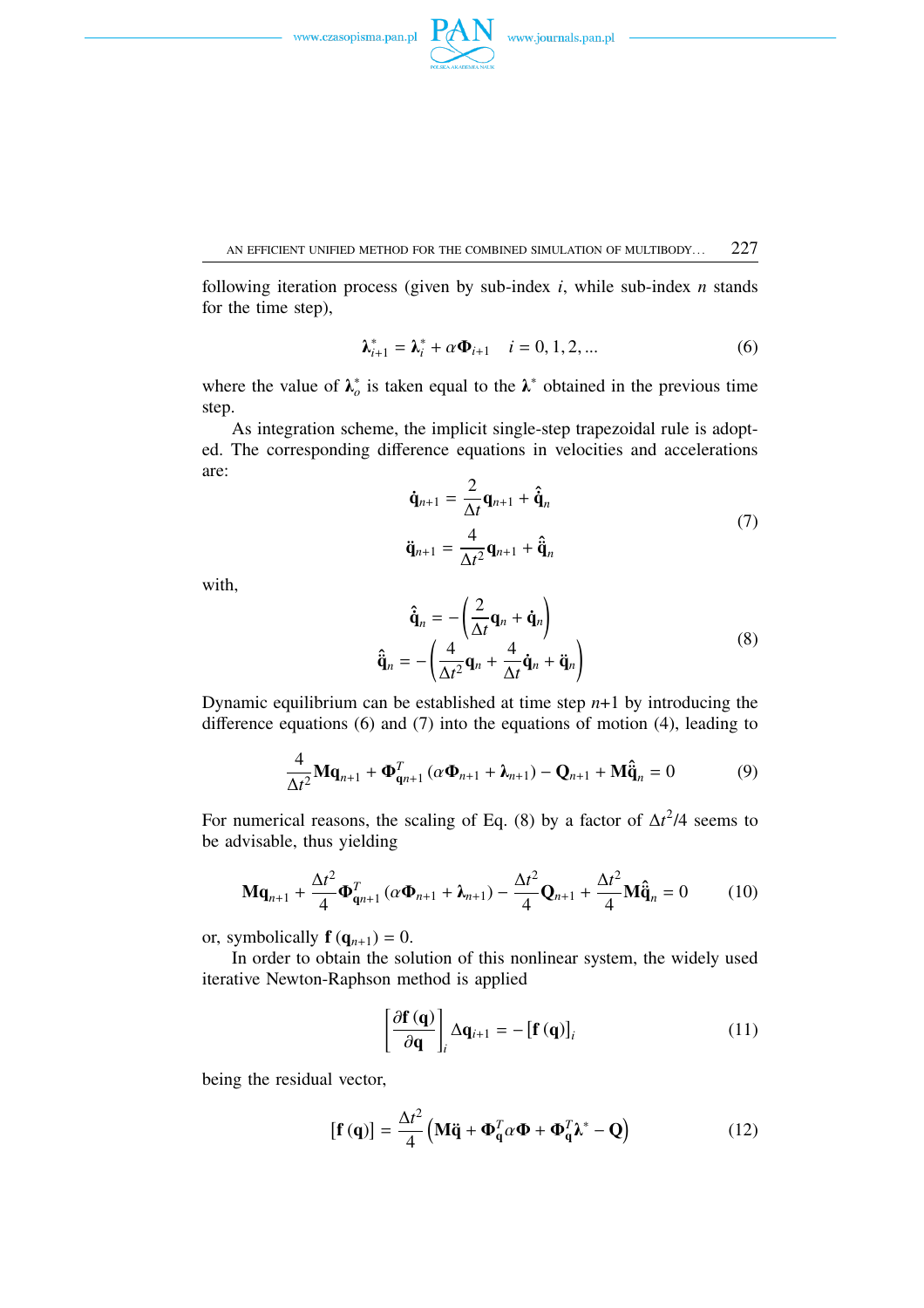

228 MIGUEL A. NAYA, JAVIER CUADRADO, DANIEL DOPICO, URBANO LUGRIS

and the approximated tangent matrix,

$$
\left[\frac{\partial \mathbf{f}(\mathbf{q})}{\partial \mathbf{q}}\right] = \mathbf{M} + \frac{\Delta t}{2} \mathbf{C} + \frac{\Delta t^2}{4} \left(\mathbf{\Phi}_\mathbf{q}^T \alpha \mathbf{\Phi}_\mathbf{q} + \mathbf{K}\right)
$$
(13)

where **C** and **K** represent the contribution of damping and elastic forces of the system provided they exist.

The procedure explained above yields a set of positions  $q_{n+1}$  that not only satisfies the equations of motion (5), but also the constraint conditions  $\Phi = 0$ . However, it is not expected that the corresponding sets of velocities and accelerations satisfy  $\dot{\Phi} = 0$  and  $\ddot{\Phi} = 0$ , because these conditions have not been imposed in the solution process. To overcome this difficulty, velocities and accelerations are projected into their corresponding constraint manifolds. The projection leading matrix is the same tangent matrix of Eq. (13). Therefore, triangularization is avoided and projections in velocities and accelerations are carried out with just forward reductions and back substitutions.

If **q**<sup>\*</sup> and **q**<sup>\*</sup> are the velocities and accelerations obtained after convergence has been achieved within the Newton-Raphson iteration, their projected counterparts  $\dot{q}$  and  $\ddot{q}$  are calculated from

$$
\left[\mathbf{W} + \frac{\Delta t^2}{4} \boldsymbol{\Phi}_\mathbf{q}^T \boldsymbol{\alpha} \boldsymbol{\Phi}_\mathbf{q}\right] \dot{\mathbf{q}} = \mathbf{W} \dot{\mathbf{q}}^* - \frac{\Delta t^2}{4} \boldsymbol{\Phi}_\mathbf{q}^T \boldsymbol{\alpha} \boldsymbol{\Phi}_t
$$
 (14)

for the velocities, and

$$
\left[\mathbf{W} + \frac{\Delta t^2}{4} \boldsymbol{\Phi}_{\mathbf{q}}^T \boldsymbol{\alpha} \boldsymbol{\Phi}_{\mathbf{q}}\right] \ddot{\mathbf{q}} = \mathbf{W} \ddot{\mathbf{q}}^* - \frac{\Delta t^2}{4} \boldsymbol{\Phi}_{\mathbf{q}}^T \boldsymbol{\alpha} \left(\dot{\boldsymbol{\Phi}}_{\mathbf{q}} \dot{\mathbf{q}} + \dot{\boldsymbol{\Phi}}_t\right) \tag{15}
$$

for the accelerations, being,

$$
\mathbf{W} = \mathbf{M} + \frac{\Delta t}{2} \mathbf{C} + \frac{\Delta t^2}{4} \mathbf{K}
$$
 (16)

## **3. The proposed method for multibody and hydraulic dynamics**

The method described in the previous Section is extended to also consider the hydraulic dynamic equations. The index-3 augmented Lagrangian formulation is incremented with the pressure variation equations, leading to the following combined system of equations:

$$
\mathbf{M}\ddot{\mathbf{q}} + \mathbf{\Phi}_{\mathbf{q}}^T \alpha \mathbf{\Phi} + \mathbf{\Phi}_{\mathbf{q}}^T \lambda^* = \mathbf{Q}(\mathbf{q}, \dot{\mathbf{q}}, \mathbf{p})
$$
\n
$$
\dot{\mathbf{p}} = \mathbf{h}(\mathbf{p}, \mathbf{q}, \dot{\mathbf{q}})
$$
\n(17)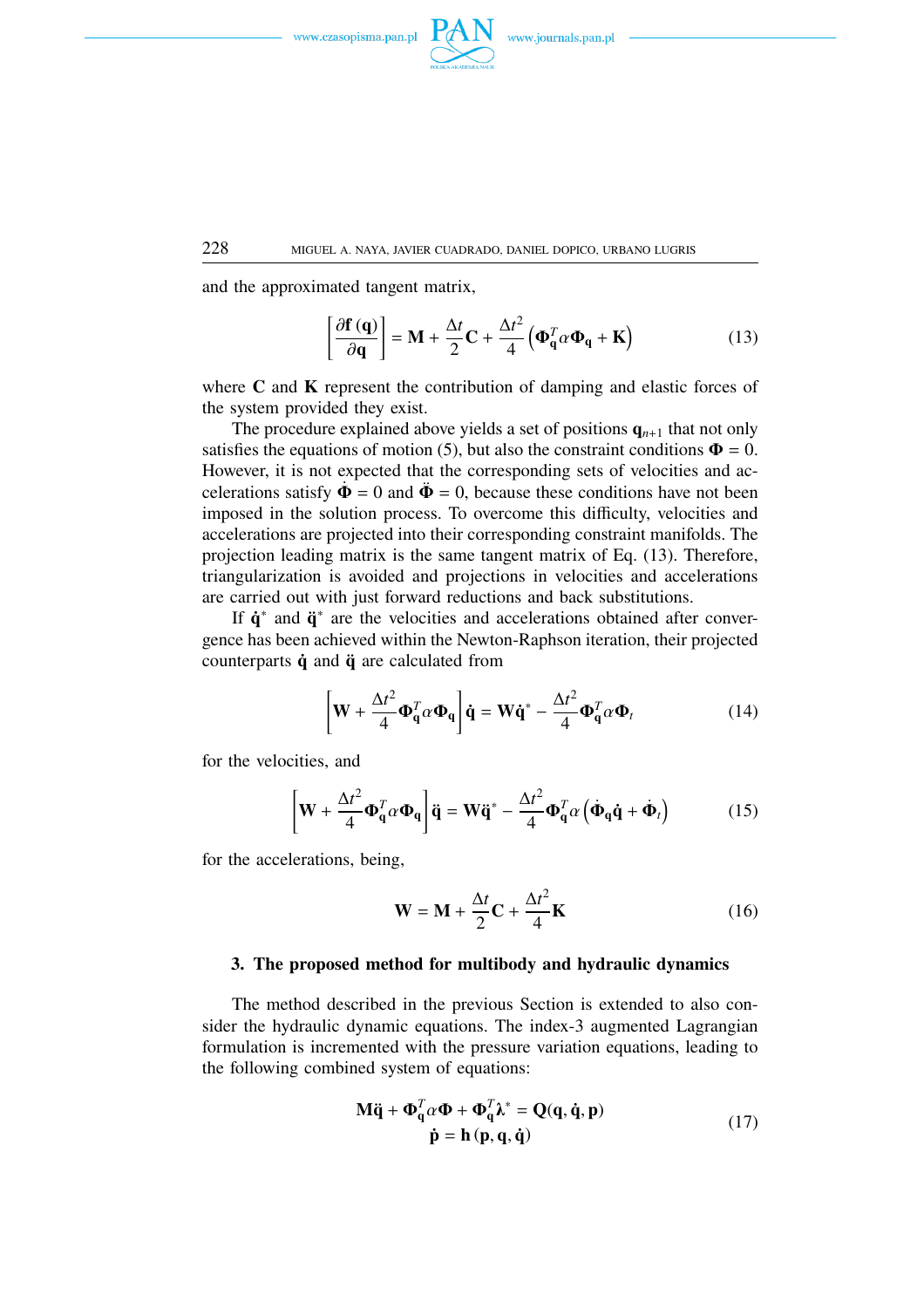

AN EFFICIENT UNIFIED METHOD FOR THE COMBINED SIMULATION OF MULTIBODY... 229

where vector **p** contains the pressures of the chambers (two for each hydraulic cylinder). The dependency of both the applied forces vector **Q** and the function **h** with respect to positions **q**, velocities  $\dot{\mathbf{q}}$  and pressures **p** is considered to be known. The Lagrange multipliers are obtained from the same iteration process already described in the previous Section.

Again, the implicit single-step trapezoidal rule is adopted as integration scheme. The corresponding difference equations in velocities, accelerations and pressure derivatives are,

$$
\dot{\mathbf{q}}_{n+1} = \frac{2}{\Delta t} \mathbf{q}_{n+1} + \hat{\mathbf{q}}_n
$$
\n
$$
\ddot{\mathbf{q}}_{n+1} = \frac{4}{\Delta t^2} \mathbf{q}_{n+1} + \hat{\mathbf{q}}_n
$$
\n
$$
\dot{\mathbf{p}}_{n+1} = \frac{2}{\Delta t} \mathbf{p}_{n+1} + \hat{\mathbf{p}}_n
$$
\n(18)

being,

$$
\hat{\mathbf{q}}_n = -\left(\frac{2}{\Delta t}\mathbf{q}_n + \dot{\mathbf{q}}_n\right)
$$
\n
$$
\hat{\mathbf{q}}_n = -\left(\frac{4}{\Delta t^2}\mathbf{q}_n + \frac{4}{\Delta t}\dot{\mathbf{q}}_n + \ddot{\mathbf{q}}_n\right)
$$
\n
$$
\hat{\mathbf{p}}_n = -\left(\frac{2}{\Delta t}\mathbf{p}_n + \dot{\mathbf{p}}_n\right)
$$
\n(19)

that is, the pressure derivatives use the same integration scheme as do the velocities.

If dynamic equilibrium is established at time step  $n+1$  by introducing the difference equations (18-19) into the differential equations (17), the following result is obtained,

$$
\frac{4}{\Delta t^2} \mathbf{M} \mathbf{q}_{n+1} + \mathbf{\Phi}_{\mathbf{q}n+1}^T \left( \alpha \mathbf{\Phi}_{n+1} + \mathbf{\lambda}_{n+1} \right) - \mathbf{Q}_{n+1} + \mathbf{M} \hat{\mathbf{q}}_n = 0 \tag{20}
$$

$$
\frac{2}{\Delta t}\mathbf{p}_{n+1} - \mathbf{h}_{n+1} + \hat{\mathbf{p}}_n = 0
$$
 (21)

The scaling of Eq. (20-21) by a factor of  $\Delta t^2/4$  is now performed, as it was done in the previous Section for the multibody problem, thus yielding

$$
\mathbf{M}\mathbf{q}_{n+1} + \frac{\Delta t^2}{4} \mathbf{\Phi}_{\mathbf{q}n+1}^T (\alpha \mathbf{\Phi}_{n+1} + \lambda_{n+1}) - \frac{\Delta t^2}{4} \mathbf{Q}_{n+1} + \frac{\Delta t^2}{4} \mathbf{M} \hat{\mathbf{q}}_n = 0 \tag{22}
$$

$$
\frac{\Delta t}{2}\mathbf{p}_{n+1} - \frac{\Delta t^2}{4}\mathbf{h}_{n+1} + \frac{\Delta t^2}{4}\mathbf{\hat{p}}_n = 0
$$
\n(23)

.

or, symbolically  $f(x_{n+1}) = 0$ , with  $x^T =$  $\mathbf{q}^T \quad \mathbf{p}^T \quad \}$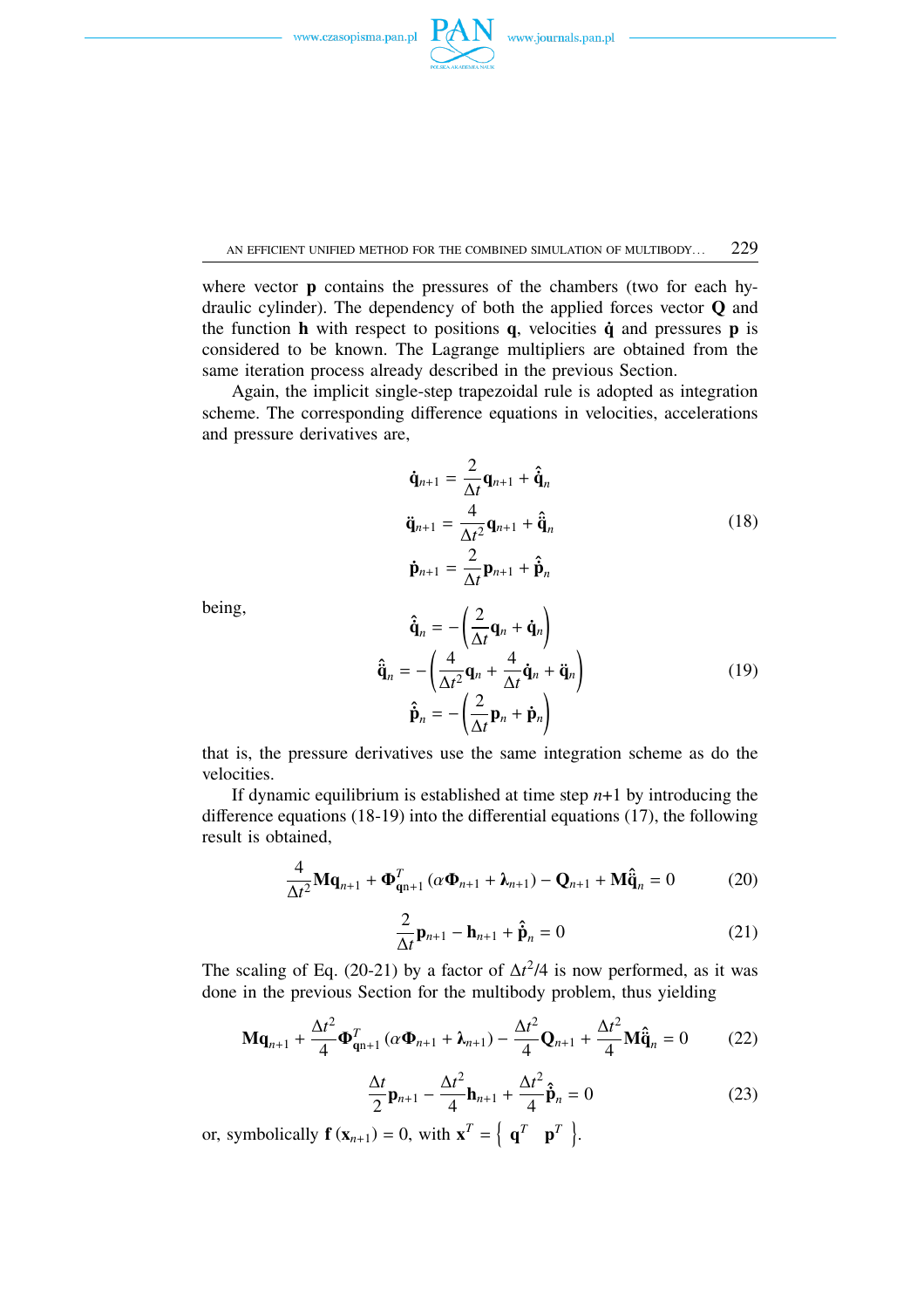



## 230 MIGUEL A. NAYA, JAVIER CUADRADO, DANIEL DOPICO, URBANO LUGRIS

In order to obtain the solution of this nonlinear system, the iterative Newton-Raphson method is used,

$$
\left[\frac{\partial \mathbf{f}(\mathbf{x})}{\partial \mathbf{x}}\right]_i \Delta \mathbf{x}_{i+1} = -\left[\mathbf{f}(\mathbf{x})\right]_i \tag{24}
$$

with the residual vector,

$$
\begin{bmatrix} \mathbf{f}(\mathbf{x}) \end{bmatrix} = \frac{\Delta t^2}{4} \begin{Bmatrix} \mathbf{M}\ddot{\mathbf{q}} + \boldsymbol{\Phi}_\mathbf{q}^T \boldsymbol{\alpha} \boldsymbol{\Phi} + \boldsymbol{\Phi}_\mathbf{q}^T \boldsymbol{\lambda}^* - \mathbf{Q} \\ \dot{\mathbf{p}} - \mathbf{h} \end{Bmatrix}
$$
(25)

,

and the approximated tangent matrix  $\left[\frac{\partial \mathbf{f}(\mathbf{x})}{\partial \mathbf{x}}\right]$ ∂**x**

$$
\left[\mathbf{M} + \frac{\Delta t}{2}\mathbf{C} + \frac{\Delta t^2}{4}\left(\mathbf{\Phi}_\mathbf{q}^T\boldsymbol{\alpha}\mathbf{\Phi}_\mathbf{q} + \mathbf{K}\right) - \frac{\Delta t^2}{4}\frac{\partial \mathbf{Q}}{\partial \mathbf{p}} - \frac{\Delta t}{2}\left(\frac{\Delta t}{2}\frac{\partial \mathbf{h}}{\partial \mathbf{q}} + \frac{\partial \mathbf{h}}{\partial \mathbf{\dot{q}}}\right) - \frac{\Delta t}{2}\left(\mathbf{I}_{np} - \frac{\Delta t}{2}\frac{\partial \mathbf{h}}{\partial \mathbf{p}}\right)\right]
$$
(26)

Here *np* is the number of elements in the vector of pressures **p**, and  $I_{np}$ is the identity matrix of such a dimension. It must be pointed out that the tangent matrix is not symmetric any more, as it was when dealing with the multibody problem alone. This fact will negatively affect the efficiency, since specific solvers for symmetric matrices are faster.

Once the Newton-Raphson iteration process converges, the resulting velocities and accelerations should be projected into their respective constraint manifolds in order to achieve constraint satisfaction at velocity and acceleration levels. The projection equations are exactly the same as those presented in Eq. (14-15).

## **4. The example**

The example to test this approach is shown in Fig. 2. The solution obtained using the proposed formulation is compared against those obtained through other approaches. Comparison with the approach consisting of kinematically guiding the actuator will make it possible to assess the loss in efficiency incurred by the unified approach. Comparison with a co-integration scheme will allow appraising the accuracy achieved by the unified approach.

The rod, with length *L*=1 m and mass *m*=200 kg uniformly distributed, is pinned to the ground at one of its ends in A, and has attached a point mass of *M*=250 kg at the other end. The system is subject to gravity. A hydraulic actuator is pinned to the center point of the rod at one end, and to the ground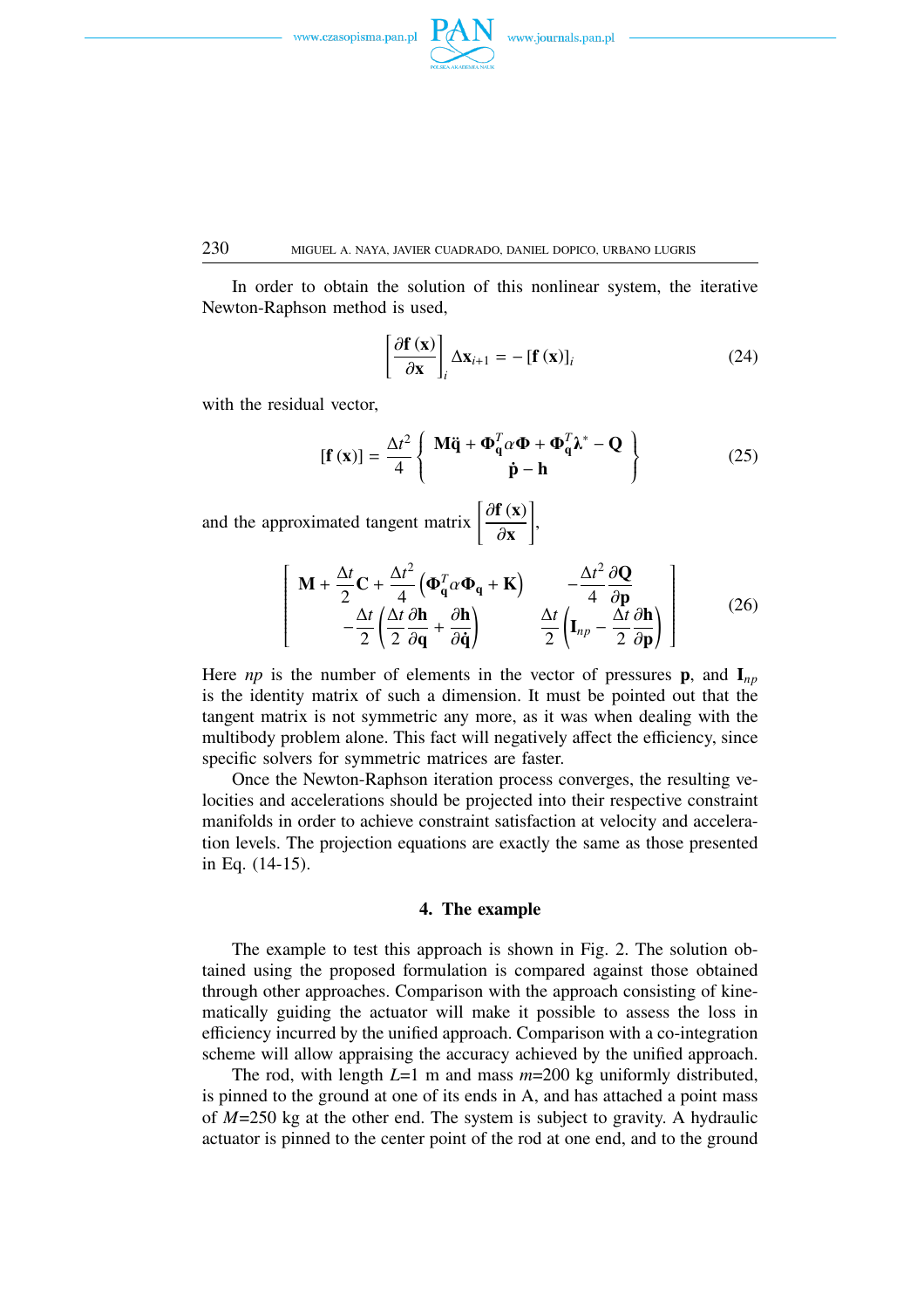



Fig. 2. The mechanism employed in the example

at the other end in B. The piston area is  $A=0.0065$  m<sup>2</sup>, and the total cylinder length is *l*=0.442 m. Friction in the actuator has been considered through a linear viscous model, with coefficient  $c=10^5$  Ns/m. Coordinates of the fixed linear viscous model, with coefficient  $c=10^{\circ}$  Ns/m. Coordinates of the fixed points are A(0,0) and B( $\sqrt{3}/2,0$ ). Initially, the system is at rest, the angle between the rod and the ground is  $30^\circ$ , and the two cylinder chambers have the same volume.

The multibody system is modeled with the five variables grouped into vector **q**, while the hydraulic actuator is modeled with the two pressures of vector **p**,

$$
\mathbf{q}^T = \begin{cases} x_1 & y_1 & x_2 & y_2 & s \\ p^T = \begin{cases} p_1 & p_2 \end{cases} \end{cases}
$$
 (27)

where  $x_1$ ,  $y_1$  are the Cartesian coordinates of point 1, located in the middle of the rod,  $x_2$ ,  $y_2$  are the Cartesian coordinates of point 2, coincident with the point mass rigidly attached to the end of the rod, *s* is the variable length of the hydraulic actuator, and  $p_1$ ,  $p_2$  are the pressures in the upper and lower chamber of the cylinder, respectively. The meaning of all these variables is also illustrated in Fig. 2.

According to the described data, the term of the applied forces vector **Q** of Eq. (17) due to the hydraulic actuator is,

$$
\mathbf{Q}(5) = (p_2 - p_1)A - c\dot{s}
$$
 (28)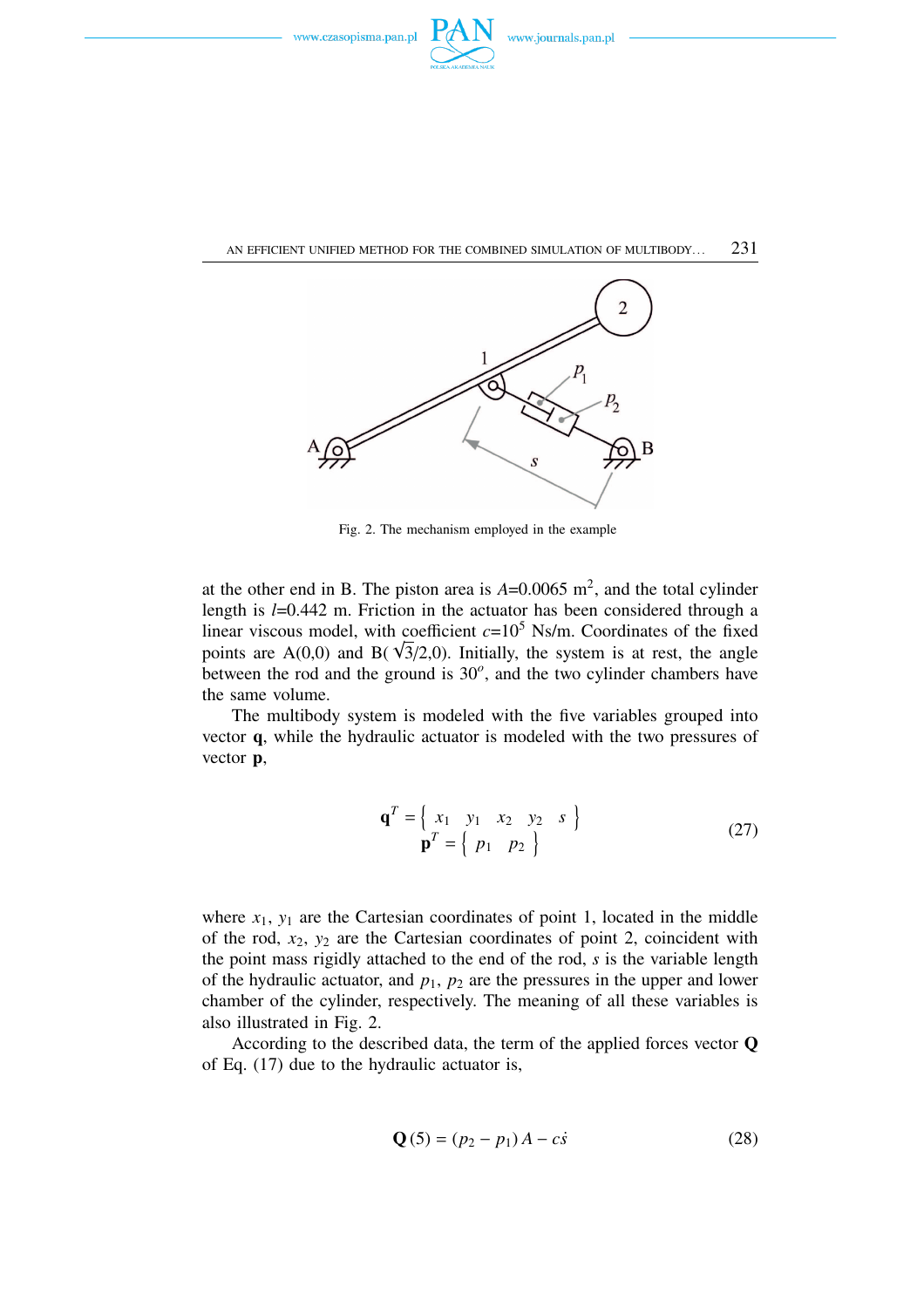

Regarding the second set of equations in Eq. (17), i.e. the pressure equations, they are stated as follows,

$$
\dot{p}_1 = h_1 = \frac{\beta_1}{Al_1} \left[ As + A_i c_d \sqrt{\frac{2 (p_P - p_1)}{\rho}} \delta_P - A_o c_d \sqrt{\frac{2 (p_1 - p_T)}{\rho}} \delta_T \right]
$$
  
\n
$$
\dot{p}_2 = h_2 = \frac{\beta_2}{Al_2} \left[ -As + A_o c_d \sqrt{\frac{2 (p_P - p_2)}{\rho}} \delta_P - A_i c_d \sqrt{\frac{2 (p_2 - p_T)}{\rho}} \delta_T \right]
$$
(29)

where  $\beta_i$  is calculated according to Eq. (3),  $l_1$  and  $l_2$  are the variable lengths of the upper and lower chamber, respectively,  $A_i$  and  $A_o$  are the variable valve areas connecting the cylinder chambers to the pump and to the tank, respectively,  $c_d$ =0.67 is the valve discharge coefficient,  $\rho$ =850 kg/m<sup>3</sup> is the fluid density,  $p_P$ =7.6 MPa and  $p_T$ =0.1 MPa are the pump and tank pressures, respectively (considered constant in this example), and, finally,  $\delta_P$  and  $\delta_T$  are 0 in case the quantity inside the square root is negative, and 1 otherwise.

Given that the two cylinder chambers have equal volume at initial time, the variable lengths of the upper and lower chamber are obtained as,

$$
l_1 = 0.5l + s_o - s
$$
  
\n
$$
l_2 = 0.5l + s - s_o
$$
\n(30)

with  $s<sub>o</sub>=0.5$  m the initial length of the actuator.

The variable valve areas  $A_i$  and  $A_o$  take, for each time instant, the following values,

$$
A_i = 0.0005\kappa
$$
  

$$
A_o = 0.0005(1 - \kappa)
$$
 (31)

where  $\kappa$  is the spool displacement or valve control parameter, i.e. the input which controls the system motion.

The initial values of the problem variables are set so that the system is in static equilibrium. This serves to avoid instabilities in the integration process. The values of the position variables, **q**, are easily obtained from the initial configuration of the system described above. The initial velocities,  $\dot{q}$ , are set to zero, since the system is at rest. The initial values of the pressures, **p**, are calculated as the solution of a nonlinear system formed by the three following equations:

$$
(2M + m) g = (p_2 - p_1) A
$$
  
 
$$
h_1 = 0
$$
  
 
$$
h_2 = 0
$$
 (32)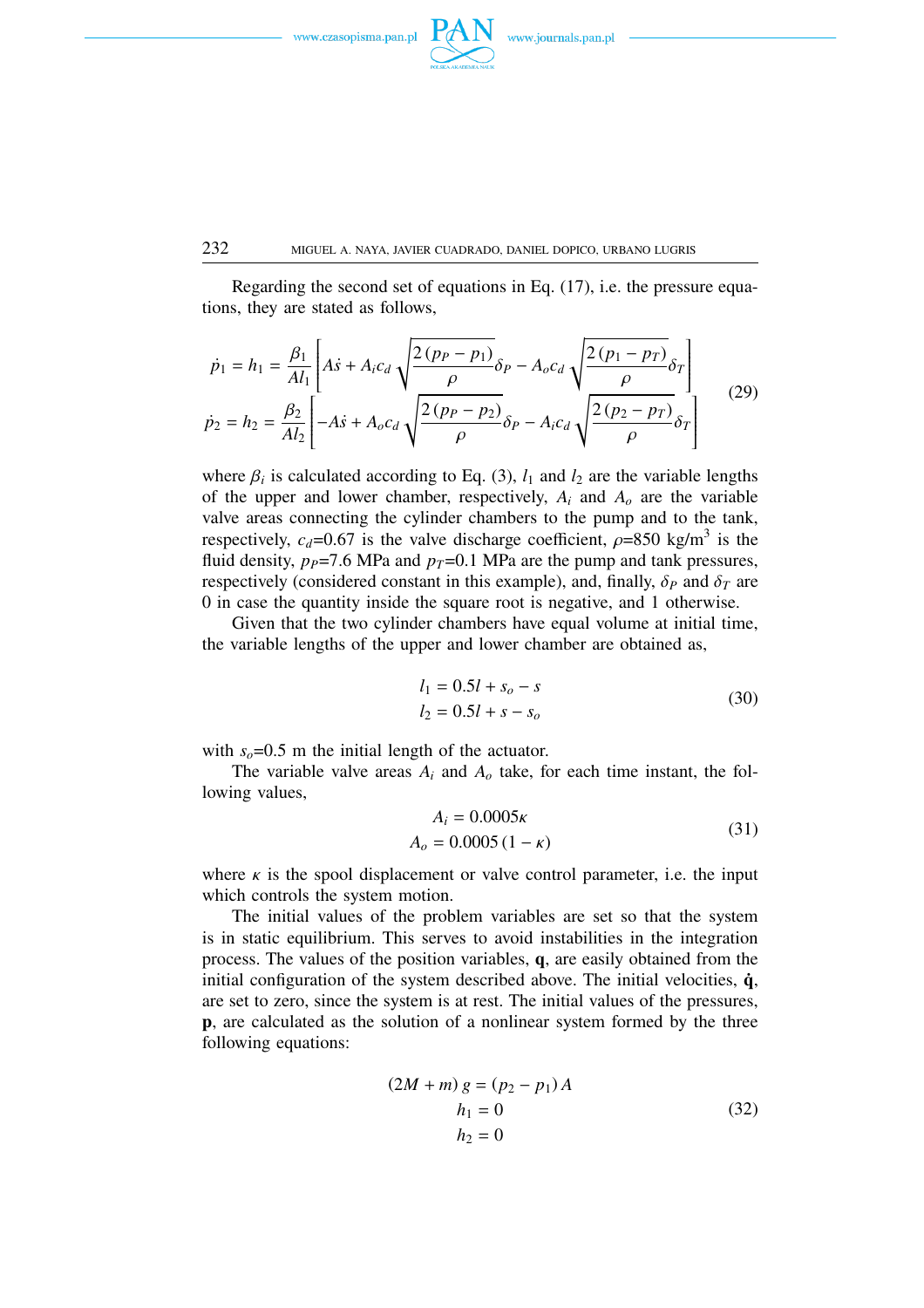

AN EFFICIENT UNIFIED METHOD FOR THE COMBINED SIMULATION OF MULTIBODY... 233

where  $g=9.81 \text{ m/s}^2$  is the value of gravity. The solution of the nonlinear system of Eq. (32) yields the initial values of the pressures  $p_1$  and  $p_2$  and the initial value of the spool displacement  $\kappa$ , so that static equilibrium is guaranteed.

In order to build the combined dynamic equations provided in Eq. (17), some additional terms are required.

The mass matrix is,

$$
\mathbf{M} = \begin{bmatrix} 0 & 0 & 0 & 0 & 0 \\ 0 & 0 & 0 & 0 & 0 \\ 0 & 0 & M + \frac{m}{3} & 0 & 0 \\ 0 & 0 & 0 & M + \frac{m}{3} & 0 \\ 0 & 0 & 0 & 0 & 0 \end{bmatrix}
$$
(33)

The inertia of the rod has been distributed between point A (fixed) and point 2, so that no inertia has been assigned to point 1, thus yielding the null first and second rows and columns of the mass matrix.

The applied forces are,

$$
\mathbf{Q} = \begin{Bmatrix} 0 \\ -mg \\ 0 \\ -Mg \\ (p_2 - p_1)A - cs \end{Bmatrix}
$$
 (34)

and the constraints vector is,

$$
\Phi = \begin{cases}\n(x_1 - x_A)^2 + (y_1 - y_A)^2 - (0.5L)^2 \\
(x_2 - x_A) - 2(x_1 - x_A) \\
(y_2 - y_A) - 2(y_1 - y_A) \\
(x_1 - x_B)^2 + (y_1 - y_B)^2 - s^2\n\end{cases}
$$
\n(35)

where the first equation imposes the constant length of segment  $\overline{A1}$ , the second and third equations indicate that vector  $\overline{A2}$  is proportional to vector A1, and the fourth equation relates the variable actuator distance *s* with the Cartesian coordinates of points 1 and B.

Finally, in order to build the approximate tangent matrix of Eq. (26), the following terms are also required. The stiffness matrix  $\bf{K}$  is null in this example, while the damping matrix **C** has only one non-zero element due to the viscous damping at the actuator,  $C(5,5)=c$ . Moreover,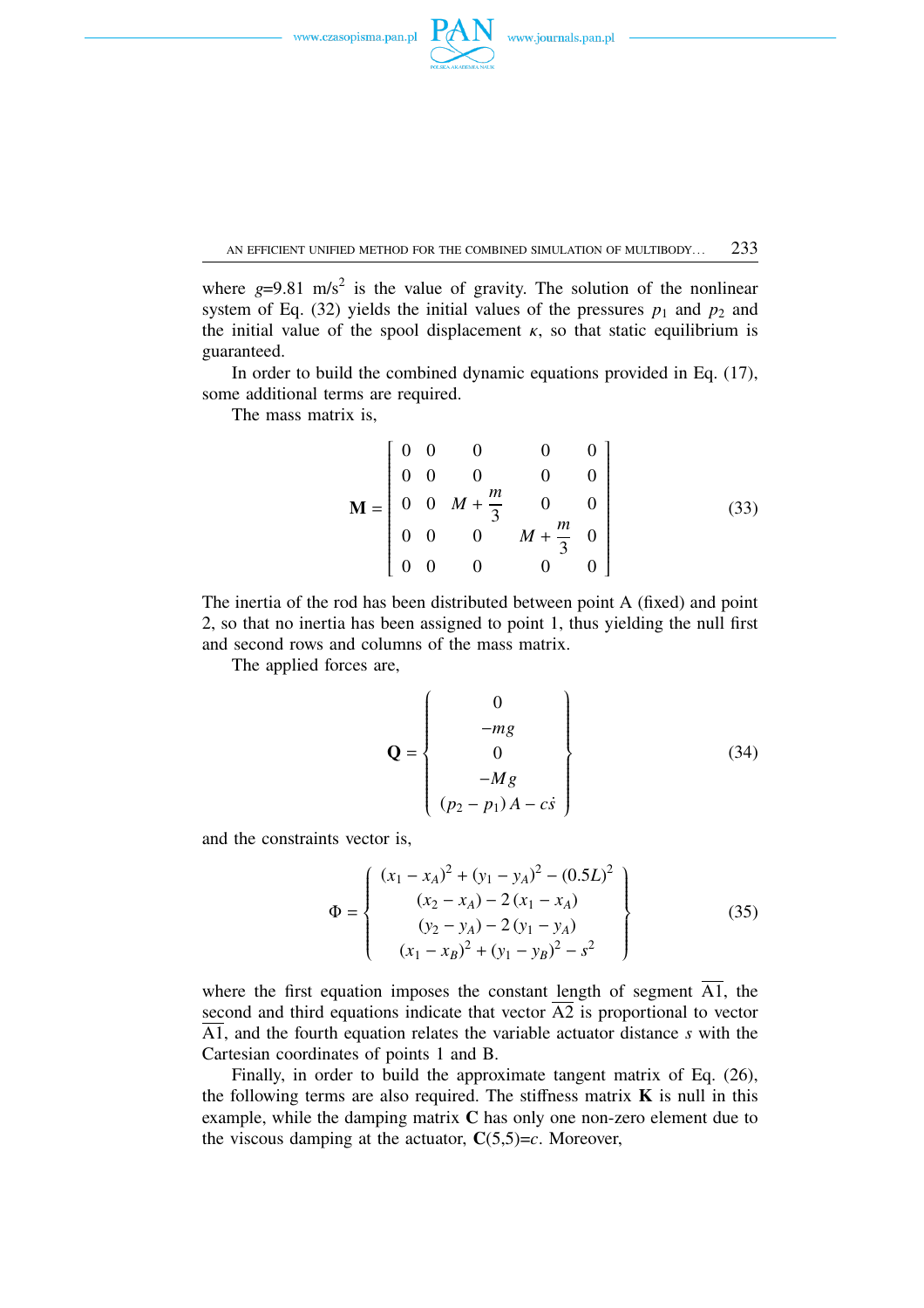



$$
\frac{\partial \mathbf{Q}}{\partial \mathbf{p}} = A \begin{bmatrix} 0 & 0 \\ 0 & 0 \\ 0 & 0 \\ 0 & 0 \\ -1 & 1 \end{bmatrix}
$$

$$
\frac{\partial \mathbf{h}}{\partial \mathbf{q}} = \begin{bmatrix} 0 & 0 & 0 & 0 & \frac{h_1}{l_1} \\ 0 & 0 & 0 & 0 & -\frac{h_2}{l_2} \end{bmatrix}
$$
(36)
$$
\frac{\partial \mathbf{h}}{\partial \mathbf{\dot{q}}} = \begin{bmatrix} 0 & 0 & 0 & 0 & \frac{\beta}{l_1} \\ 0 & 0 & 0 & 0 & -\frac{\beta}{l_2} \end{bmatrix}
$$

$$
\frac{\partial \mathbf{h}}{\partial \mathbf{\dot{p}}} = -\frac{\beta c_d}{A \sqrt{2\rho}} \begin{bmatrix} D & 0 \\ 0 & E \end{bmatrix}
$$

where *D* and *E* are obtained as,

$$
D = \frac{1}{l_1} \left( \frac{A_i}{\sqrt{p_P - p_1}} \delta_P + \frac{A_o}{\sqrt{p_1 - p_T}} \delta_T \right)
$$
  

$$
E = \frac{1}{l_2} \left( \frac{A_o}{\sqrt{p_P - p_2}} \delta_P + \frac{A_i}{\sqrt{p_2 - p_T}} \delta_T \right)
$$
(37)

A 10-seconds analysis is defined as the case-study: starting from rest initial conditions, the spool displacement  $\kappa$  is varied according to the following law:  $\overline{a}$ 

$$
\kappa = \begin{cases}\n\kappa_o & t \le 2 \\
\kappa_o - 0.01 & 2 < t \le 6 \\
\kappa_o + 0.01 & 6 < t \le 10\n\end{cases}
$$
\n(38)

where  $\kappa_o$  is the initial value of the control parameter, which provides static equilibrium conditions, as explained before. The areas of the orifices depend on the displacement of the spool according to Eq. (31).

Chronologically, the proposed unified scheme was first run and the histories of the cylinder length *s* and its first and second time-derivatives were stored during the simulation.

In the second simulation executed, a program which implements the simplified approach (kinematic guidance of the actuator) was run. The histories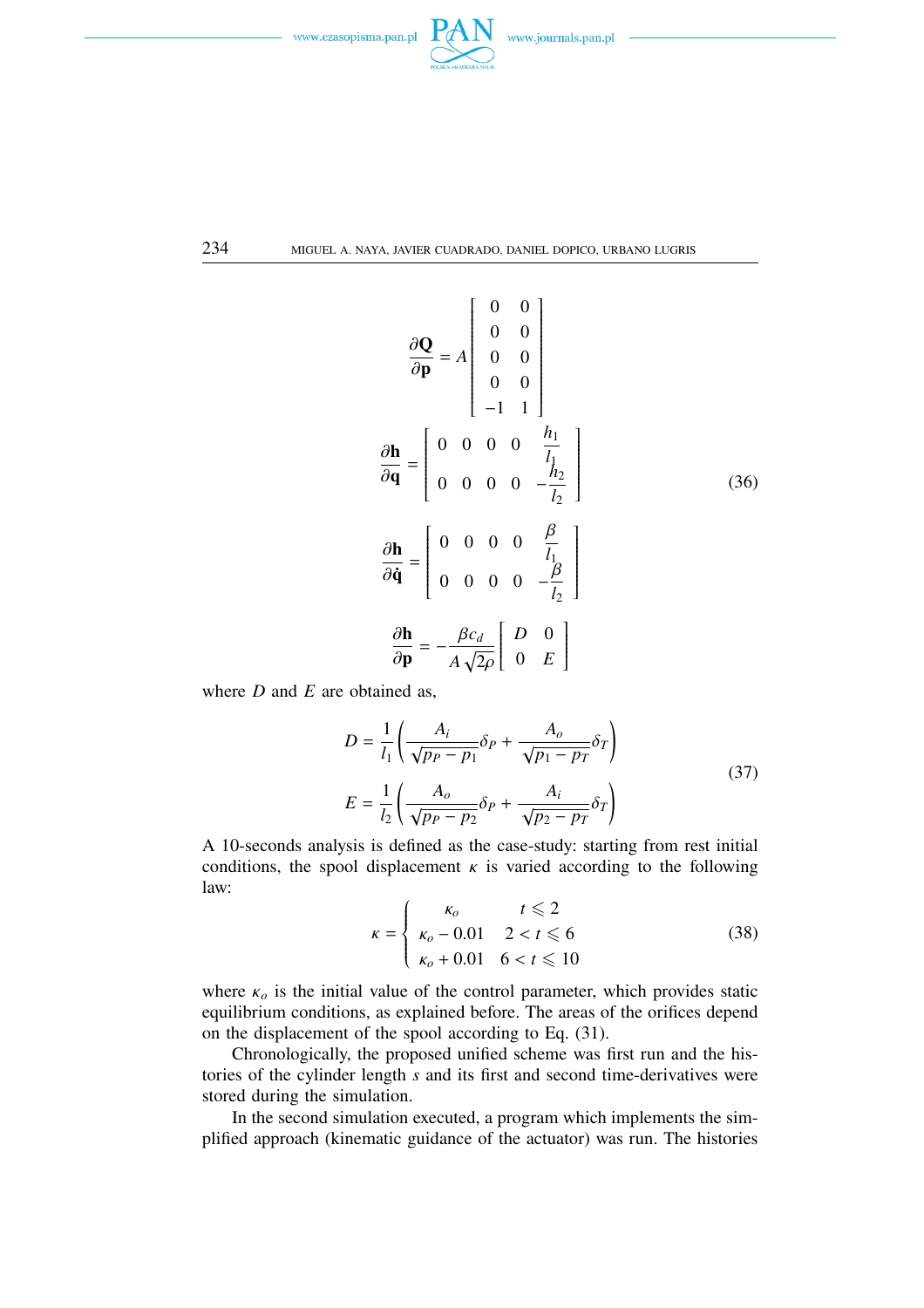

AN EFFICIENT UNIFIED METHOD FOR THE COMBINED SIMULATION OF MULTIBODY...  $235$ 

of the cylinder length and its derivatives, stored in the previous simulation, were recovered and used to kinematically guide the coordinate *s* of the multibody problem, so that the same motion of the system was ensured. It must be pointed out that this second simulation is not a kinematic simulation, but a dynamic one provided by the formalism described in Section 2, in which the value of the problem variable associated to the cylinder, *s*, is imposed by means of an additional kinematic constraint (in the general case, knowing the motion of the hydraulic cylinders does not imply that the full system motion is known and, hence, the equations of motion should still be integrated). Therefore, the constraints vector is not that shown in Eq. (35), but the following one,

$$
\Phi = \begin{cases}\n(x_1 - x_A)^2 + (y_1 - y_A)^2 - (0.5L)^2 \\
(x_2 - x_A) - 2(x_1 - x_A) \\
(y_2 - y_A) - 2(y_1 - y_A) \\
(x_1 - x_B)^2 + (y_1 - y_B)^2 - s^2 \\
s - s(t)\n\end{cases}
$$
\n(39)

Finally, a third simulation implementing a multi-rate integration scheme (different integrators and time steps) was carried out. The multibody problem conducted the integration. A time step of 10 ms was adopted for the multibody integration, while the hydraulic problem was integrated through a forward Euler integrator with a time step of 0.2 ms, the largest that reached convergence. These time-step sizes imply that, at every iteration of the multibody problem, the hydraulic problem must be integrated 50 times.

The integration of the hydraulic expressions given in Eq. (29) assumes a constant elongation velocity of the actuator during the multibody time step. This velocity is approximated by the length variation divided by the time-step size:

$$
\dot{s} = \frac{s(t_{n+1}) - s(t_n)}{\Delta t} \tag{40}
$$

The Newton-Raphson scheme of the multibody integration yields, at every iteration step, a variation of the elongation at time  $t_{n+1}$ , so that a new integration of the hydraulic equations is required. Therefore, the total time of the simulation will be larger than in the case of the unified approach. However, the theoretically more accurate solution will serve to validate the solution provided by the scheme proposed in this paper.

The results obtained from the three simulations, along with their discussion, are addressed in the next Section.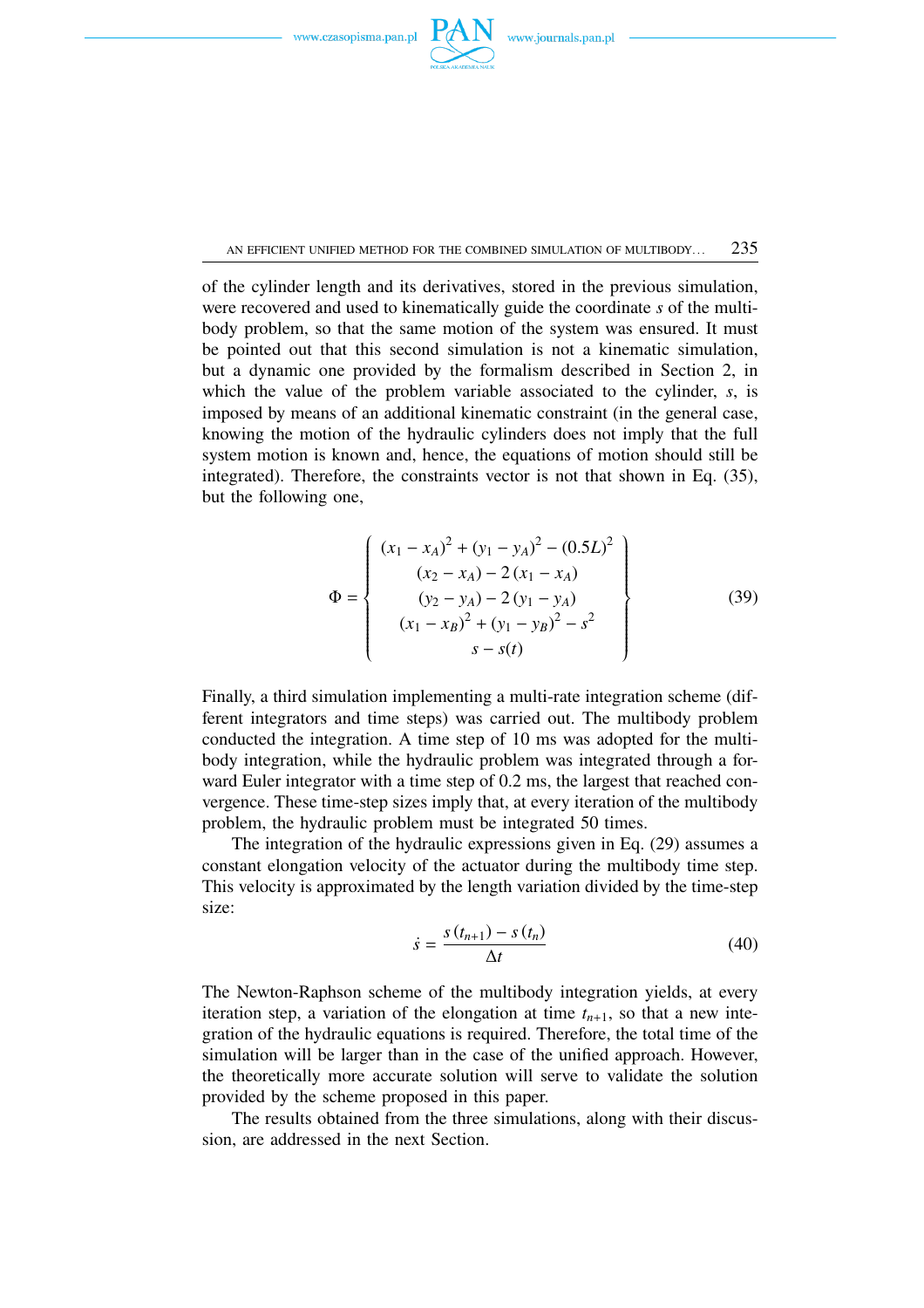

# **5. Results and discussion**

Fig. 3 shows the histories of the cylinder length, *s*, and its first derivative, *s*˙. Fig. 4 plots the difference between the elongation, *s*, obtained by the unified method and the multi-rate integration. Fig. 5 presents the histories of the pressures  $p_1$  and  $p_2$ . A detail of the discrepancies between both solutions is presented in Fig. 6, where the grey line provides the solutions of the multirate integration while the black line represents the solutions of the unified method.

Fig. 7 illustrates the actuator force, including the damping losses. Fig. 8 plots the histories of the total energy, the kinetic energy, the potential energy, and the work performed by the actuator (including the damping losses again). Fig. 9 displays the violation of the constraints and their first and second derivatives (in all the three cases, the plotted magnitude is the norm of the corresponding vector). The abrupt jumps at  $t = 2$  s and  $t = 6$  s are due to the sudden changes of the spool motion at those instants. At  $t = 2$  s the mechanism is in equilibrium position, so that the influence of starting the spool motion is lower than that of stopping it at  $t=6$  s. The constraints behavior reveals the difficulty of keeping the mechanism assembled under the actuating forces. Anyway, the norm of the constraints vector is kept under the imposed tolerance of 1.e-7.

Solutions in position, velocity and acceleration of the cylinder show practically no discrepancies between the two methods. Because of this, only one single line can be seen in the plots and the difference between the solution provided by the multi-rate and unified integration is detailed in Fig. 4. Notice that this difference is under 0.1 mm in the positions.

In order to validate the solution of the unified scheme, a comparison of the evolution of the pressures is illustrated in Fig. 5 and a detail of the pick value of pressure  $p_1$  is provided in Fig. 6. As explained before, the hydraulic problem is stiff, this behavior being evidenced in Fig. 6. The multi-rate scheme employs a smaller integration step for the hydraulic problem and therefore yields a smoother solution. In general terms, the solution of the unified scheme is accurate and oscillations are not relevant.

It must be said that, although typical values of the penalty factor  $\alpha$  (see Eq. (5)) are in the range  $10^7 \text{--} 10^9$ , in this case a value of  $\alpha = 10^{10}$  has been shown to provide the best convergence properties for the Newton-Raphson iteration of the unified scheme. The need of such a large penalty factor is due to the stiffness introduced in the system by the hydraulic equations.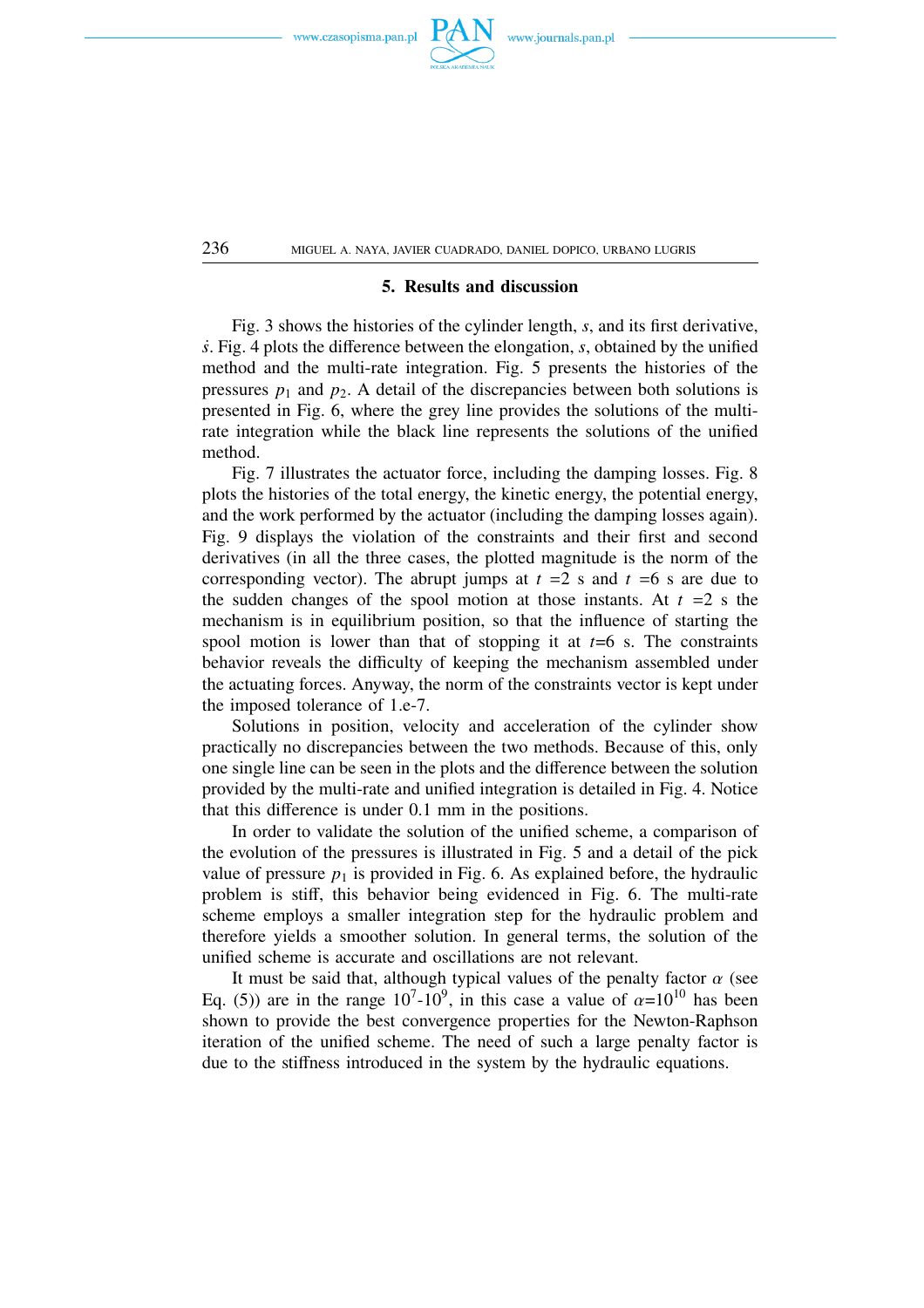



Fig. 3. Histories of the cylinder length, *s*, and its first derivative, *i*s



Fig. 4. Difference between the histories of the cylinder elongation obtained by multi-rate and unified method



Fig. 5. Histories of the pressures  $p_1$  and  $p_2$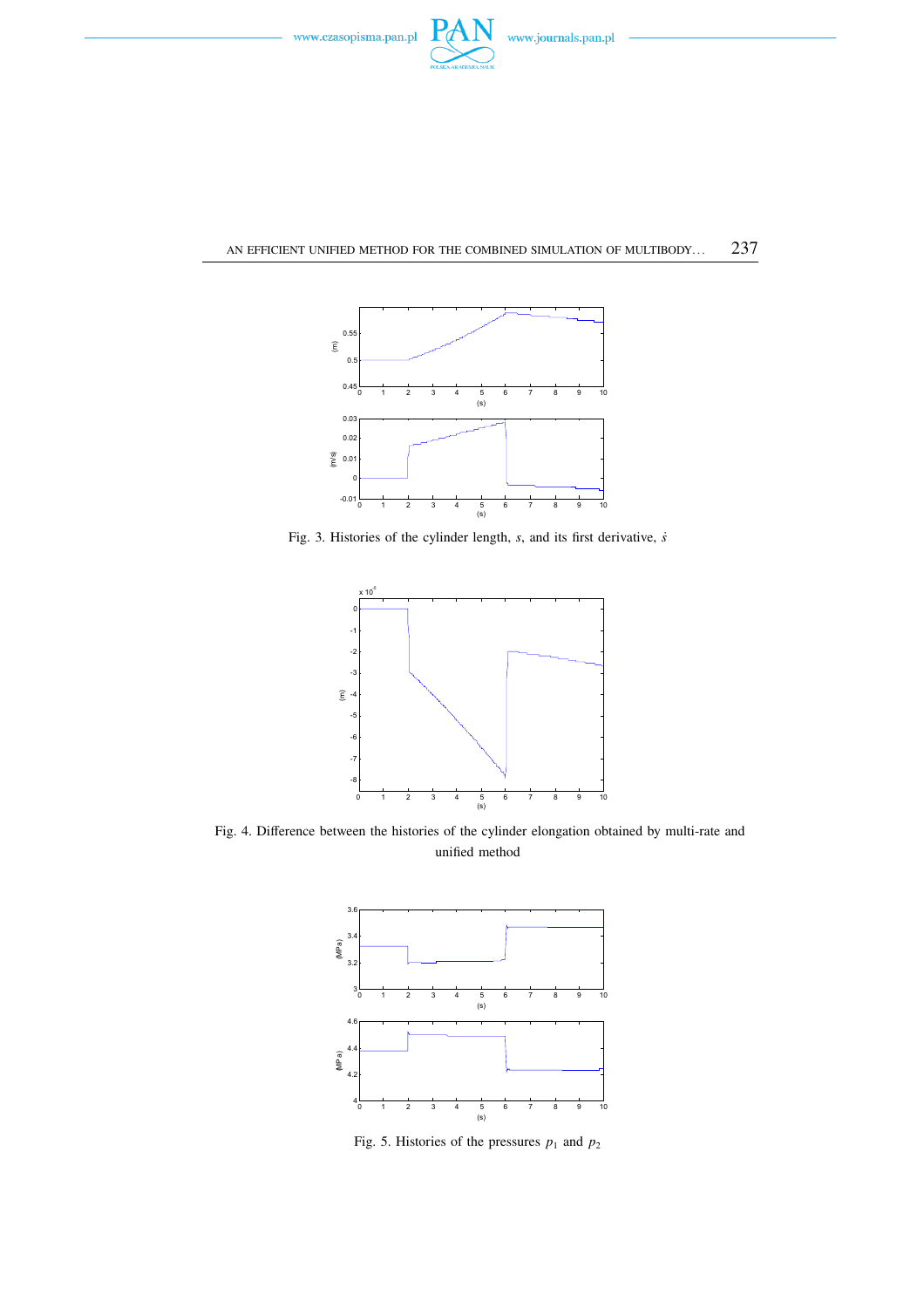



Fig. 6. Detail of the discrepancies between  $p_1$  values obtained by multi-rate (grey) and unified method (black)



Fig. 7. History of the actuator force, including the damping losses



Fig. 8. Histories of the total, kinetic and potential energy, and actuator work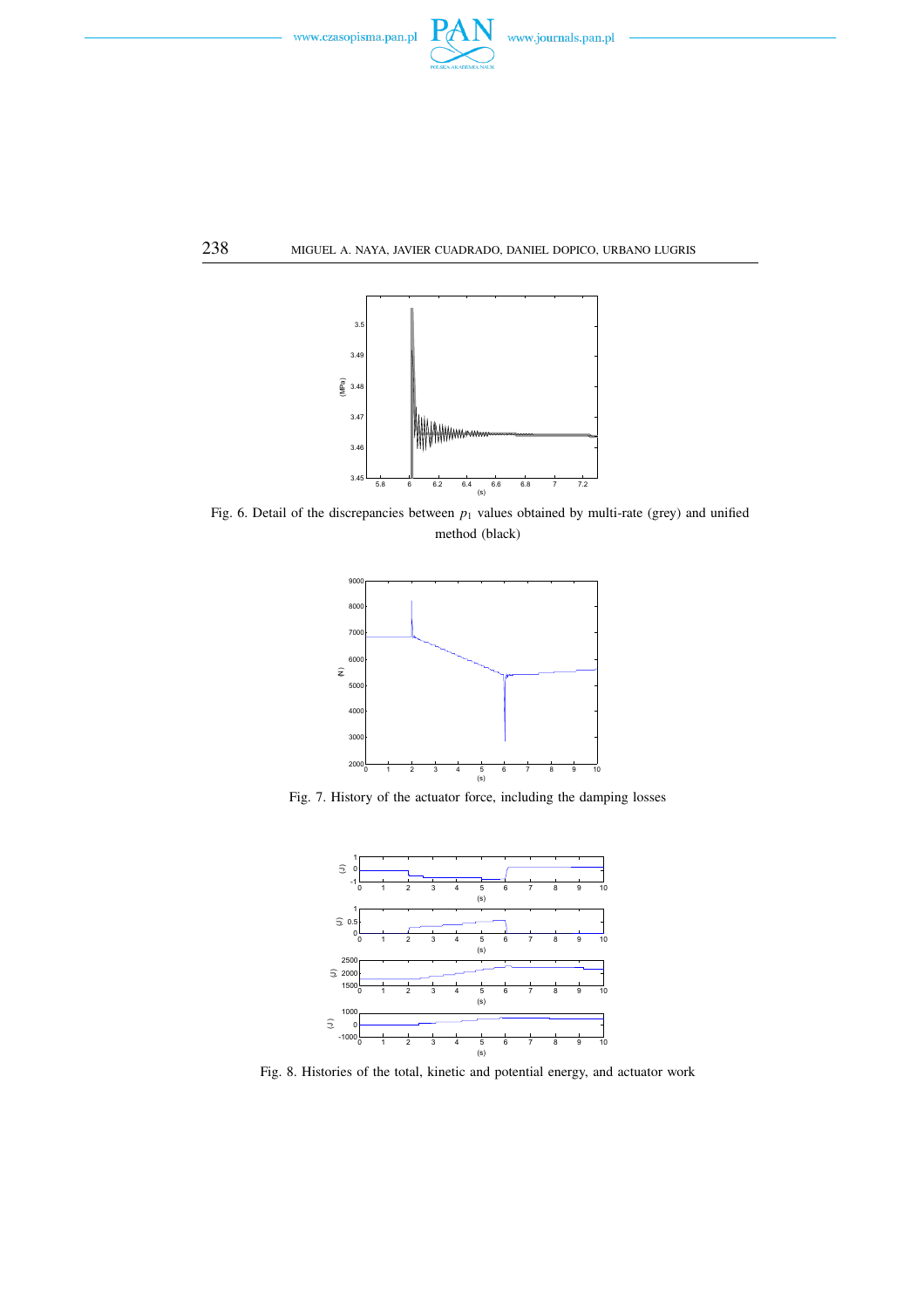

0 2





AN EFFICIENT UNIFIED METHOD FOR THE COMBINED SIMULATION OF MULTIBODY... 239

Fig. 9. Violation of the constraints and their first and second derivatives

0 1 2 3 4 5 6 7 8 9 10

(s)

In regard to the integration time-step size, the plotted results in Figs. 3 through 9 have been obtained with a fixed time-step of 10 ms for the unified integration scheme, the multibody part of the multi-rate integration scheme, and the simplified simulation. Of course, smaller time-step sizes have been tested too and can be used without any problem. The integration time-step size for the hydraulic problem in the multi-scale scheme has been set to 0.2 ms. Larger time steps did not reach convergence when using the forward Euler integrator. However, if the trapezoidal rule is employed, a timestep size of 10 ms can be reached. In this case, the histories of the pressures are equal to those obtained with the unified scheme and showed in Fig. 5.

The number of iterations required for convergence with  $\alpha=10^{10}$  and ∆*t*=10 ms has been two or three at the more demanding instants of the simulation (around  $t=2$  s and  $t=6$  s) and just one for the rest. The plot of the total energy in Fig. 6 shows good conservation properties: there is a variation of 1 J in the total energy during the simulation, which is a small quantity compared to variations of potential energy and actuator work of around 1000 J. The plots of constraints violation at position, velocity and acceleration levels in Fig. 7 prove that constraint satisfaction is kept within very strict limits. Therefore, the algorithm has shown a good behavior for such a large time-step size of integration, which confirms that it conserves the robustness already demonstrated in multibody simulations.

Regarding the efficiency, CPU-times measured for the three simulations performed are shown in Table 1. The programs were developed and run in Matlab computing environment, which means that absolute CPU-times are not representative, yet they serve for comparison among the different approaches.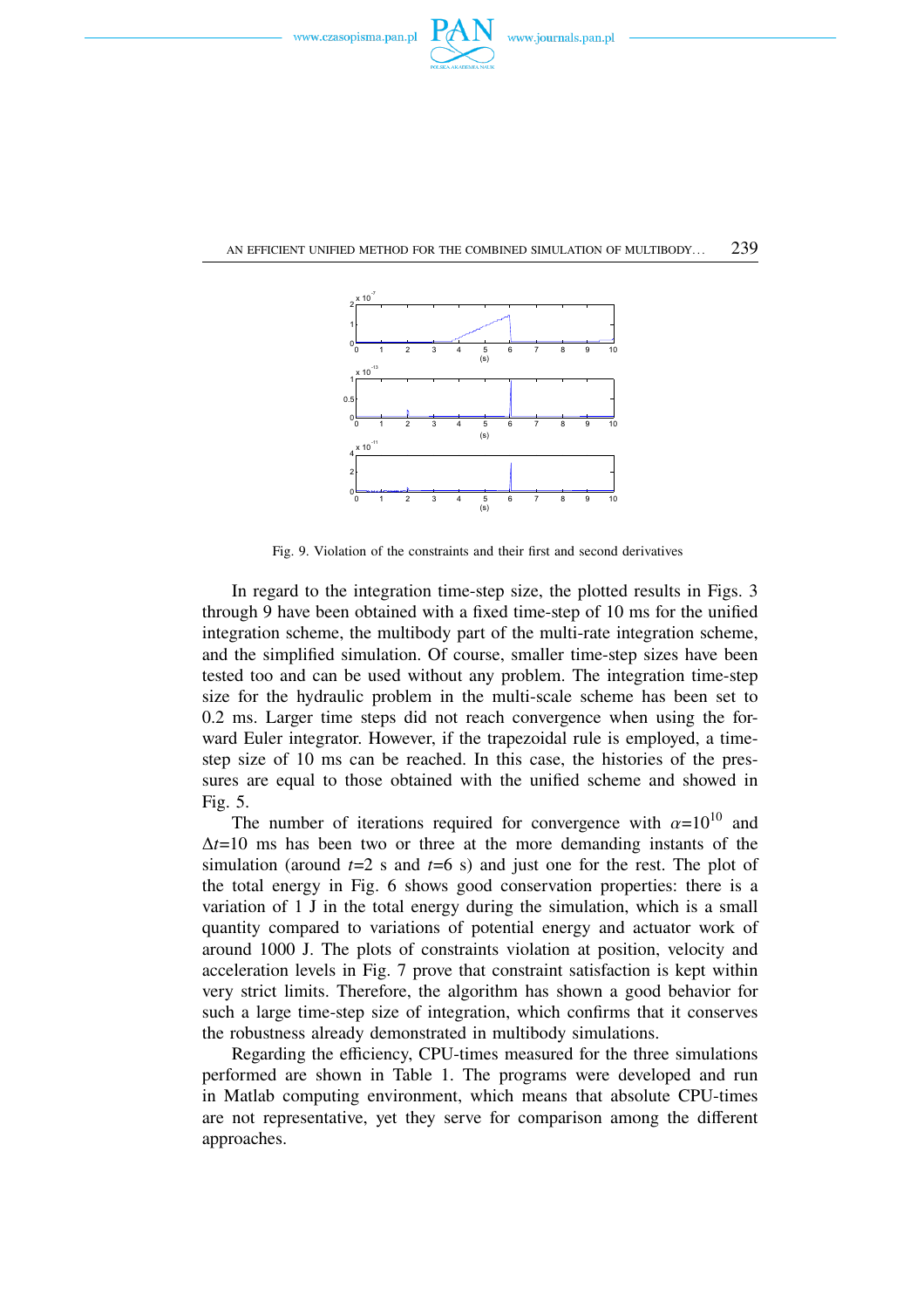

### 240 MIGUEL A. NAYA, JAVIER CUADRADO, DANIEL DOPICO, URBANO LUGRIS

In Table 1, the increase in computational cost motivated by the inclusion of the hydraulic equations in the unified scheme is around 20% with respect to the simplified simulation, that only considers the multibody problem. From a theoretical point of view, the increase in computational cost is basically due to two factors: first, to the larger problem size, since the pressures are added to the problem variables, and, second, to the non-symmetric character of the new approximated tangent matrix of the Newton-Raphson iteration.

Table 1.

| <b>Simulation</b>      |                                        | $CPU-time(s)$ |  |  |
|------------------------|----------------------------------------|---------------|--|--|
| Kinematic guidance     |                                        | 0.338         |  |  |
| Unified integration    |                                        | 0.389         |  |  |
| Multi-rate integration | Forward Euler ( $\Delta t = 0.2$ ms)   | 5.895         |  |  |
|                        | Trapezoidal Rule ( $\Delta t = 10$ ms) | 0.672         |  |  |

CPU-times for the three compared approaches

The comparison between the unified scheme and the multi-rate approach is very favorable to the unified scheme. Multi-rate integration with the forward Euler integrator implies to evaluate and integrate the hydraulic equations 50 times at each iteration within a time step of the multibody integration. As can be seen in Table 1, the use of a more stable integrator as the trapezoidal rule for the hydraulic problem leads to a smaller difference between the unified and multi-rate schemes, since this integrator allows to employ a time-step size of 10 ms for the integration of the hydraulic problem.

Table 2 shows the fastest simulations that provide a smooth solution of the pressure problem when a multi-rate integration is performed. As it can be seen, the simulation does not converge for time-step sizes larger than 0.2 ms with the forward Euler integrator. In the case of the trapezoidal rule, a time-step size of 5 ms can be reached; faster simulations are also possible, but larger time-step sizes lead to non-smooth results.

Table 2.

Fastest simulations with smooth solution of the hydraulic problem for multi-rate integration

| Integrator                            | $CPU-time(s)$ |  |  |
|---------------------------------------|---------------|--|--|
| Forward Euler ( $\Delta t = 0.2$ ms)  | 5.895         |  |  |
| Trapezoidal Rule ( $\Delta t = 5$ ms) | 1.021         |  |  |

Finally, Table 3 shows the main features of the different approaches. When considering the kinematic guidance, precision is not taken into account because the actual hydraulic problem is not resolved. Regarding the multi-rate integration with the trapezoidal rule as integrator for the hydraulic problem,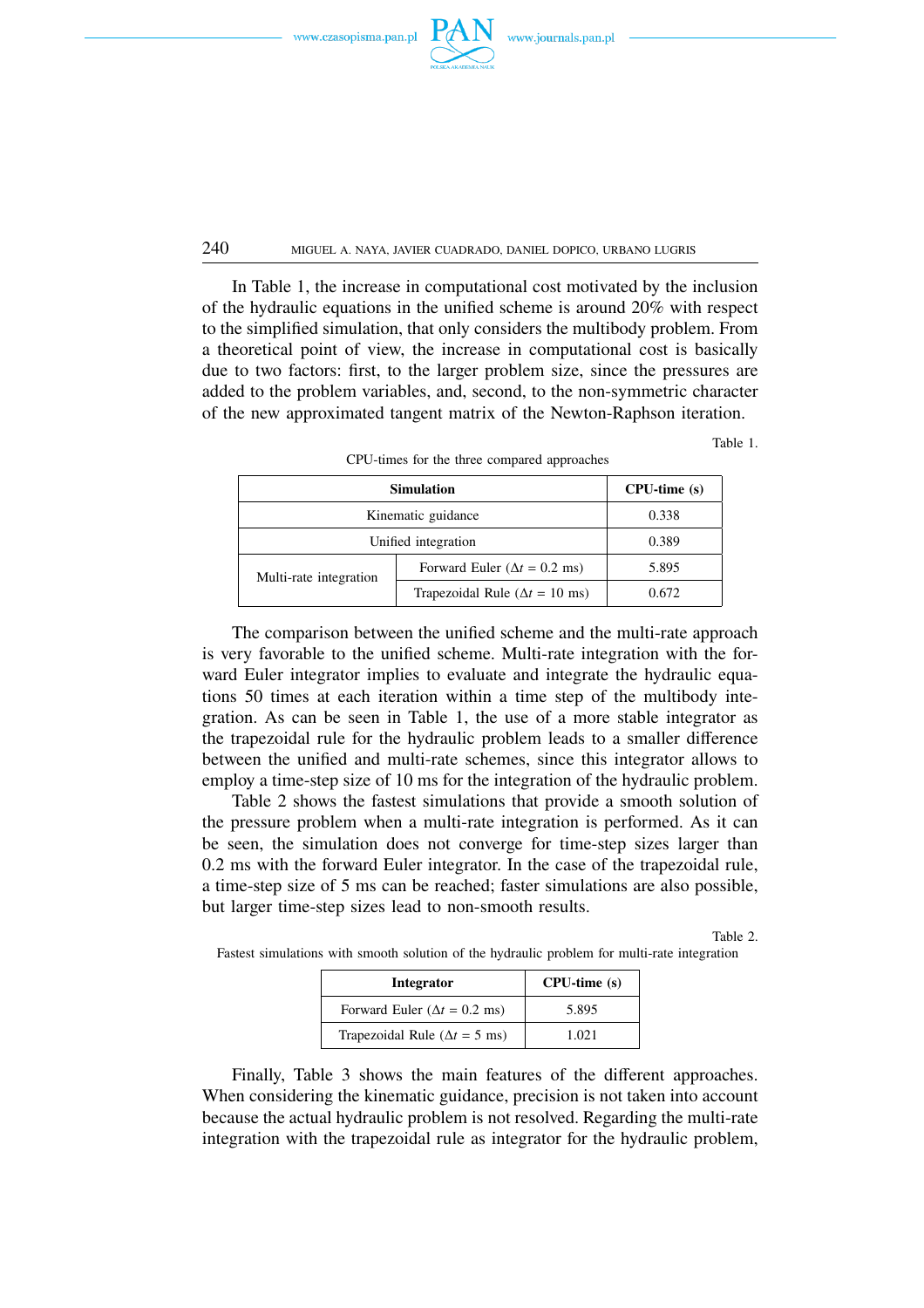

AN EFFICIENT UNIFIED METHOD FOR THE COMBINED SIMULATION OF MULTIBODY...  $241$ 

the presented characteristics correspond to a time-step size of 5 ms, since this is the largest one that provides a smooth solution.

Table 3.

| <b>Simulation</b>      |                  | Efficiency | ccuracy | of implemen<br>Ease |
|------------------------|------------------|------------|---------|---------------------|
| Kinematic guidance     |                  | *****      |         | *****               |
| Unified integration    |                  | *****      | ***     | $\ast$              |
| Multi-rate integration | Forward Euler    | $\ast$     | *****   | ****                |
|                        | Trapezoidal Rule | ***        | *****   | ****                |

Properties of the different methods

Several consequences can be derived from Table 3. The use of the unified integration scheme is adequate when efficiency is paramount. Otherwise, the multi-rate integration is recommended; in such a case, the use of the trapezoidal rule as integrator provides a good compromise between efficiency and accuracy.

Evidently, these trends require further confirmation in the simulation of large and complex machines like, for example, the full model of an excavator, but the analysts interested in moving from the simplified approach to the integration of the hydraulic equations may use this study as a starting point.

# **6. Conclusions**

Based on the results reported herein, the following conclusions can be established:

- The augmented Lagrangian formulation traditionally used to address multibody dynamics problems preserves its robustness when facing combined multibody and hydraulic dynamics problems in a unified approach. For the academic example studied, a large time-step size of 10 ms could be taken, but a high penalty factor of  $10^{10}$  was required in order to keep good convergence properties, due to the stiffness of the hydraulic equations.
- The increase in computational cost motivated by the inclusion of the hydraulic equations when compared with a simplified modeling of the hydraulic problem through kinematic guidance of the actuators is moderated, and due mainly to the larger resulting problem size and the nonsymmetric character of the approximated tangent matrix. A 20% increase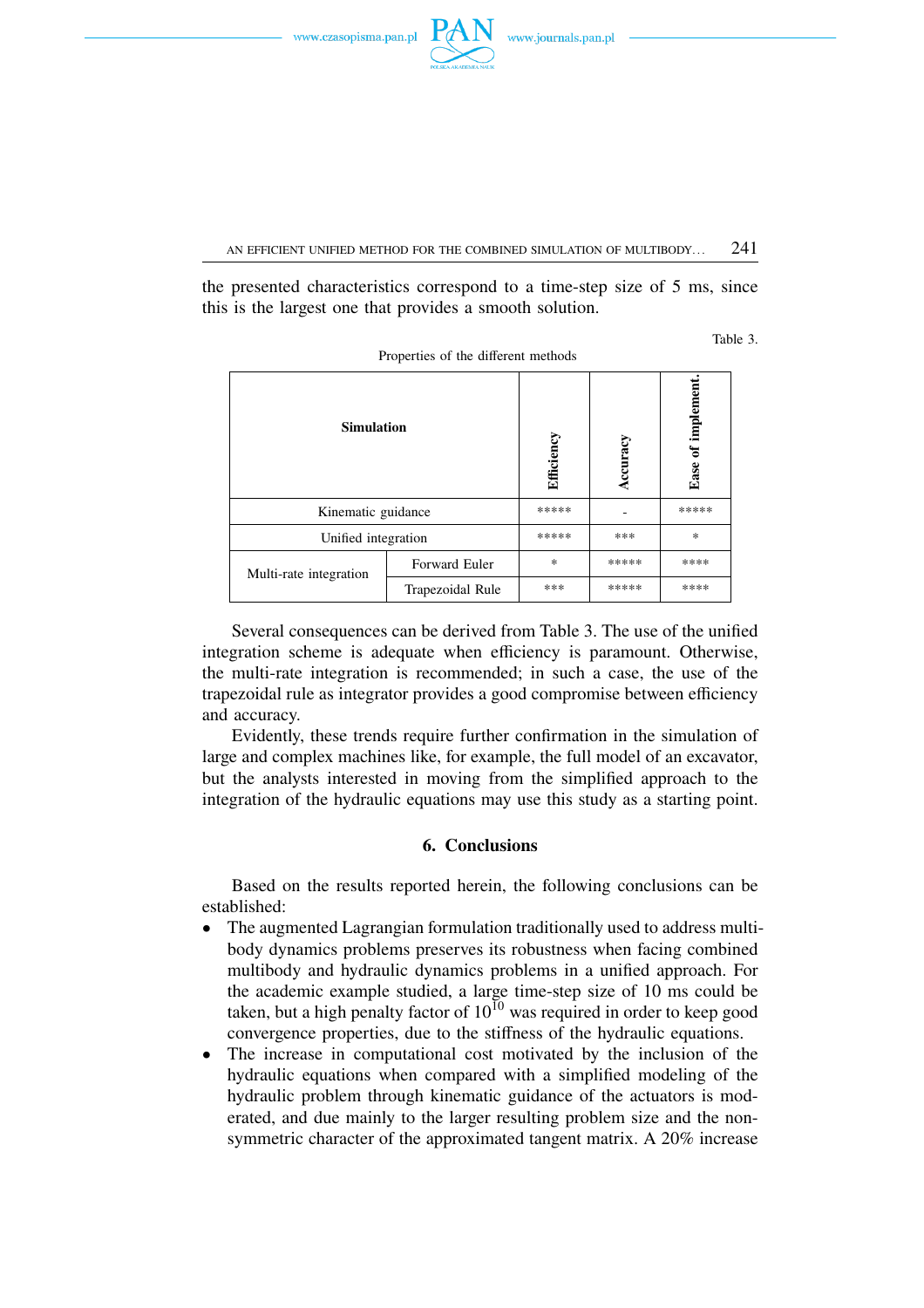

242 MIGUEL A. NAYA, JAVIER CUADRADO, DANIEL DOPICO, URBANO LUGRIS

was measured for the academic example considered. Therefore, it can be affirmed that efficiency is not substantially altered when moving from a simplified to a fully-coupled approach.

- The unified approach is more efficient than the multi-rate integration scheme due to the lower number of evaluations of the hydraulic equations required. However, this higher efficiency is achieved at the cost of obtaining a less smooth solution for the hydraulics.
- If a smooth solution of the hydraulics is required, the multi-rate integration scheme with an implicit integrator for the hydraulic problem provides a good compromise between efficiency and accuracy, and requires less implementation effort than the unified approach.

The authors would like to acknowledge the support of this work by the Spanish Government under grant DPI2006-15613-C03-01.

> Manuscript received by Editorial Board, February 02, 2011; final version, April 14, 2011.

#### **REFERENCES**

- [1] Cuadrado J., Cardenal J., Morer P., Bayo E.: Intelligent Simulation of Multibody Dynamics: Space-State and Descriptor Methods in Sequential and Parallel Computing Environments, *Multibody System Dynamics*, Vol. 4, pp. 55-73, 2000.
- [2] Cuadrado J., Dopico D., Gonzalez M., Naya M.A.: A Combined Penalty and Recursive Real-Time Formulation for Multibody Dynamics, *Journal of Mechanical Design*, Vol. 126, pp. 602-608, 2004.
- [3] Fales R., Spencer E., Chipperfield K., Wagner F., Kelkar A.: Modeling and Control of a Wheel Loader with a Human-in-the-Loop Assessment using Virtual Reality, *Journal of Dynamic Systems, Measurement, and Control*, Vol. 127, pp. 415-423, 2005.
- [4] Sekhavat P., Sepehri N., Wu Q.: Impact Stabilizing Controller for Hydraulic Actuators with Friction: Theory and Experiments, *Control Engineering Practice*, Vol. 14, pp. 1423-1433, 2005.
- [5] Merritt H.E.: *Hydraulic Control Systems*, Wiley, New York, 1967.
- [6] Eryilmaz B., Wilson B.H.: Unified Modeling and Analysis of a Proportional Valve, *Journal of the Franklin Institute*, Vol. 343, pp. 48-68, 2006.
- [7] Gonzalez M., Luaces A., Dopico D., Cuadrado J.: A 3D Physics-Based Hydraulic Excavator Simulator, *Proceedings of the ASME World Conference on Innovative Virtual Reality (WINVR09)*, Paper 734, Chalon-sur-Saone, France, 2009.
- [8] Vaculin M., Valasek M., Krüger W.R.: Overview of Coupling of Multibody and Control Engineering Tools, *Vehicle System Dynamics*, Vol. 41, pp. 415-429, 2004.
- [9] Valasek M.: Modeling, Simulation and Control of Mechatronical Systems, *Simulation Techniques for Applied Dynamics (Arnold M. and Schiehlen W. eds.)*, Springer, Wien-New York, 2008.
- [10] Brüls O., Arnold M.: The Generalized- $\alpha$  Scheme as a Linear Multistep Integrator: Towards a General Mechatronic Simulator, *Proceedings of the ASME Int. DETC & CIEC*, Las Vegas, Nevada, USA, 2007.